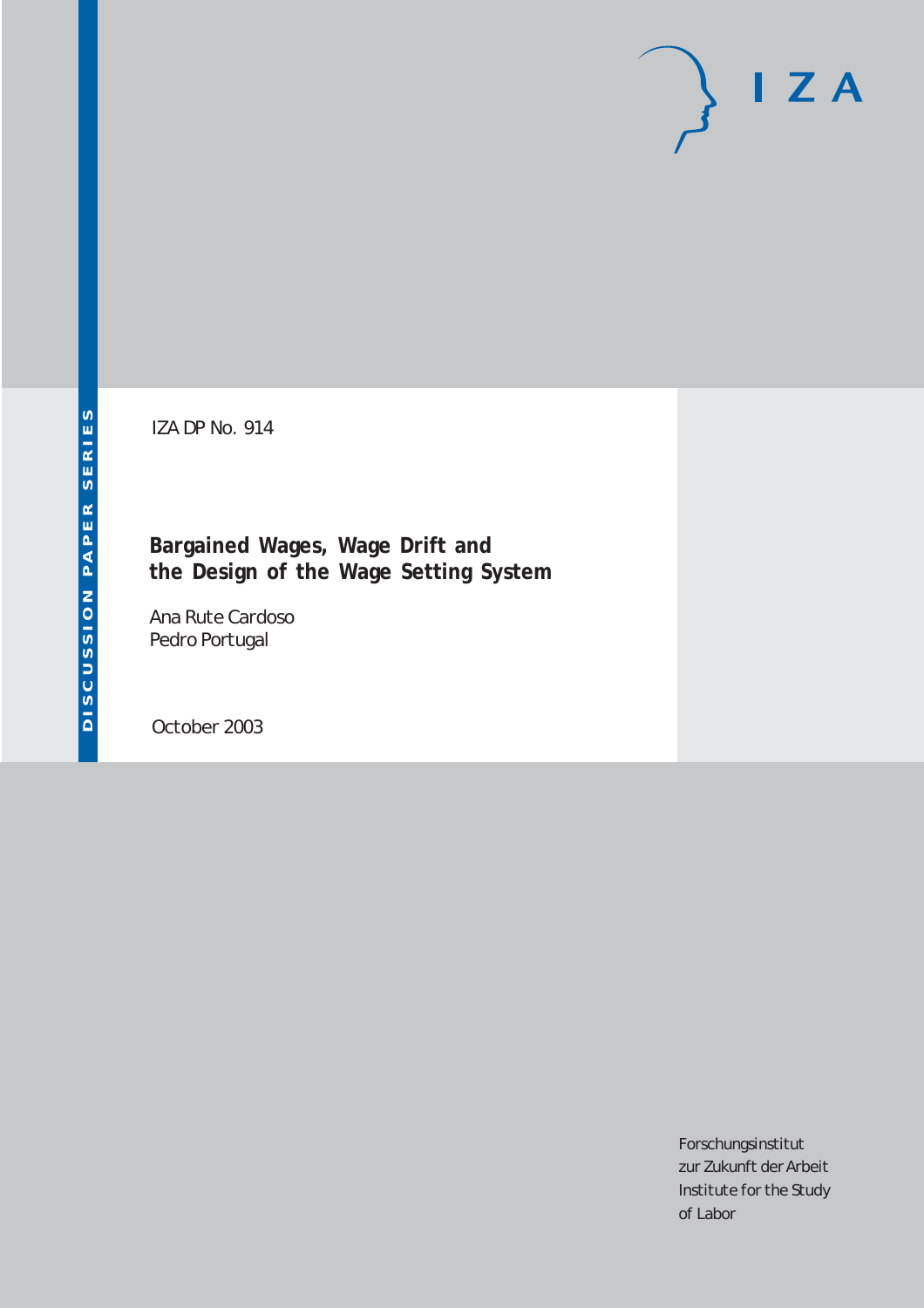# **Bargained Wages, Wage Drift and the Design of the Wage Setting System**

## **Ana Rute Cardoso**

*IZA Bonn, University of Minho, and CEPR* 

## **Pedro Portugal**

*Bank of Portugal and New University of Lisbon*

## Discussion Paper No. 914 October 2003

IZA

P.O. Box 7240 D-53072 Bonn **Germany** 

Tel.: +49-228-3894-0 Fax: +49-228-3894-210 Email: [iza@iza.org](mailto:iza@iza.org)

This Discussion Paper is issued within the framework of IZA's research area *The Future of Labor.* Any opinions expressed here are those of the author(s) and not those of the institute. Research disseminated by IZA may include views on policy, but the institute itself takes no institutional policy positions.

The Institute for the Study of Labor (IZA) in Bonn is a local and virtual international research center and a place of communication between science, politics and business. IZA is an independent, nonprofit limited liability company (Gesellschaft mit beschränkter Haftung) supported by Deutsche Post World Net. The center is associated with the University of Bonn and offers a stimulating research environment through its research networks, research support, and visitors and doctoral programs. IZA engages in (i) original and internationally competitive research in all fields of labor economics, (ii) development of policy concepts, and (iii) dissemination of research results and concepts to the interested public. The current research program deals with (1) mobility and flexibility of labor, (2) internationalization of labor markets, (3) welfare state and labor market, (4) labor markets in transition countries, (5) the future of labor, (6) evaluation of labor market policies and projects and (7) general labor economics.

IZA Discussion Papers often represent preliminary work and are circulated to encourage discussion. Citation of such a paper should account for its provisional character. A revised version may be available on the IZA website ([www.iza.org](http://www.iza.org/)) or directly from the author.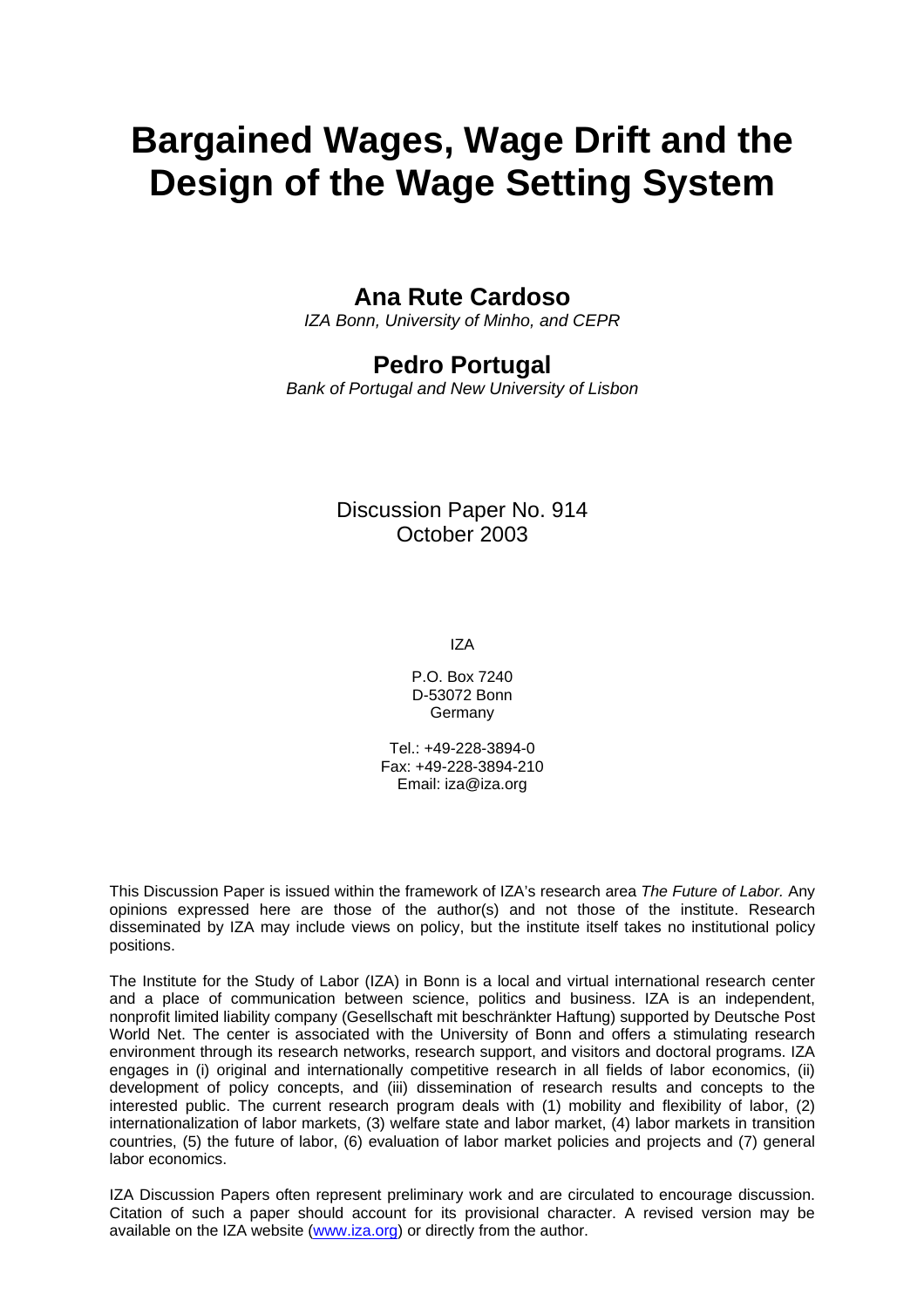IZA Discussion Paper No. 914 October 2003

## **ABSTRACT**

## **Bargained Wages, Wage Drift and the Design of the Wage Setting System**[∗](#page-2-0)

This paper aims at answering the question: How does a typically 'European' bargaining system - with collective bargaining, extension mechanisms and national minimum wage coexist with low unemployment rate and high wage flexibility? A unique data set on workers, firms and collective bargaining contracts in the Portuguese economy is used to analyze the determinants of both the bargained wage and the wage drift. Results indicate that wage drift stretches the returns to every worker and firm attribute, whereas it shrinks the returns to union bargaining power. Therefore, firm-specific arrangements, in the form of wage drift, partly offset collective bargaining, granting firms a high degree of freedom when setting wages. Union bargaining power raises the overall wage level, but lowers the returns on worker attributes, an outcome of the egalitarian policy pursued.

JEL Classification: D21, J31, J51

Keywords: wage distribution, wage drift, union bargaining power, employer coordination

Corresponding author:

Ana Rute Cardoso IZA P.O.Box 7240 53072 Bonn Germany Tel.: +49 228 3894 508 Fax: +49 228 3894 180 E-mail: [cardoso@iza.org](mailto:cardoso@iza.org)

 $\overline{a}$ 

<span id="page-2-0"></span><sup>∗</sup> Part of this work was carried out while the second author was visiting the Bank of Portugal, whose support is gratefully acknowledged. We thank Daniel Hamermesh, Alexandru Voicu and the participants in seminars held at Universidade NOVA de Lisboa, IZA Bonn, Tinbergen Institute and the LoWER network (Milan) for their suggestions. We are grateful to the Ministry of Employment, Statistics Department, for access to the data used in this paper. Lucena Vieira provided excellent research assistance. The usual disclaimer applies.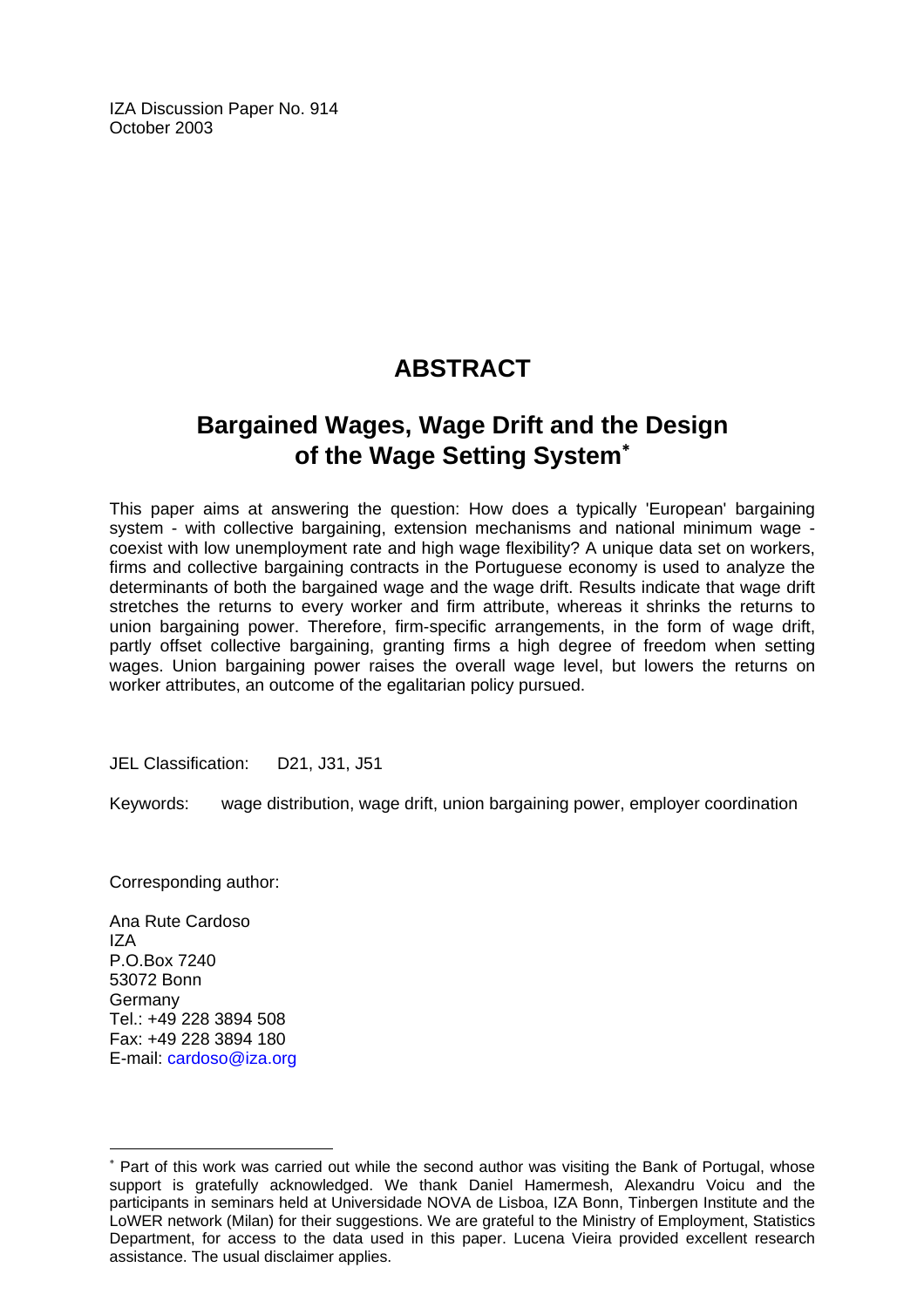#### 1 Introduction

It has been extensively argued that labor market rigidities lead to unemployment. The major line of reasoning states that, under wage rigidity, negative shocks in the labor market will translate into adjustments of the employment level, thus generating unemployment. European collective bargaining institutions therefore have a poor reputation, since national minimum wages and minimum wages set by collective bargaining for different categories of workers can be sources of wage rigidity.

However, finer analyzes suggest that the impact of labor market institutions on macroeconomic performance depends crucially on the degree of centralization or coordination in the bargaining process. Nickell (1997) points out that a high level of coordination among employers in the bargaining process may lead to lower wage settlements and lower unemployment. Calmfors and Driffill (1988) highlight that highly centralized or highly decentralized bargaining systems lead to lower unemployment, whereas intermediate levels of centralization lead to the worst outcome. Teulings and Hartog (1998) claim that more centralized wage setting systems can be efficiency-enhancing. For Portugal, Hartog, Pereira and Vieira  $(2002)$  found that the level at which bargaining takes place has a significant impact on the wage distribution and on the returns to worker and firm attributes, and evidence on The Netherlands points in the same direction (Hartog, Leuven and Teulings, 2002). The impact of collective bargaining on the wage structure, wage rigidity and labor market performance is therefore not clear-cut.

The case of Portugal can shed interesting light on this issue. The country is pointed out as one of the OECD economies with highest wage flexibility (OECD, 1992), and it has one of the lowest unemployment rates in the European Union, despite having typically European labor market institutions: collective bargaining is widespread, setting the wages for unionized as well as non-unionized workers; once a collective agreement is signed, extension mechanisms can widen its coverage, voluntarily to employers or trade unions who had initially not signed the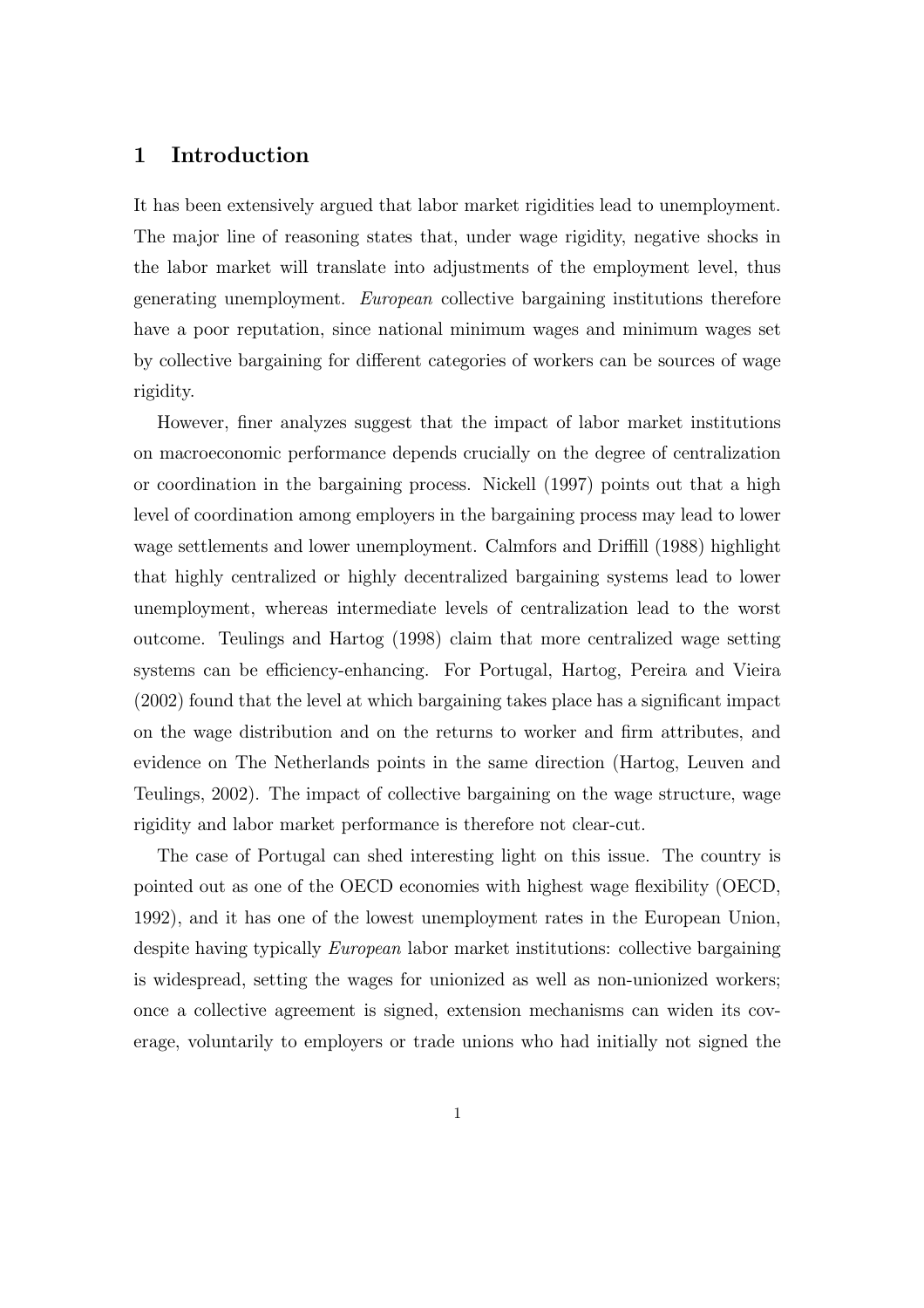agreement, or by Government mandatory decision, irrespective of the workers' union membership status; a national minimum wage is enforced.

The aim of this paper is to answer the questions: What degree of freedom do employers have when manipulating wages in this regulated institutional setting? How does a regulated institutional framework in the labor market coexist with low unemployment rate and high wage flexibility? What is the impact of collective bargaining on the wage distribution?

Two novel aspects are introduced in the analysis of this topic. First of all, we rely on a micro data set that matches information on workers, firms, as well as collective bargaining contracts —over two million workers,  $200$  thousand firms, 500 collective bargaining agreements and 30 thousand worker categories in collective bargaining. Secondly, we analyze the determinants of both the contractual wage levels set by collective bargaining and the wage drift (difference between actual wages and bargained wages). As such, the impact of worker attributes, firm attributes and bargaining power on actual wages is decomposed into its impact on bargained wages and on wage drift. The analysis therefore progresses to the identification of the role of institutional forces versus market forces (firm-level) arrangements) on wages.

Section 2 summarizes the institutional framework for wage bargaining in Portugal. Section 3 provides information on the data set and concepts used. Section 4 presents the results on the impact of the attributes of the worker, the firm and the bargaining process on contractual wages and on the wage drift. Section 5 discusses the question "What do results tell about a formal model of wage bargaining?", scrutinizing the existence and the impact of trade unions egalitarian pay policies. Section 6 concludes.

## 2 Institutional framework for wage bargaining in Portugal: what room for firm manoeuvre?

Portugal shares with several other European countries characteristics of a regulated industrial relations system, in contrast with the American model. Several aspects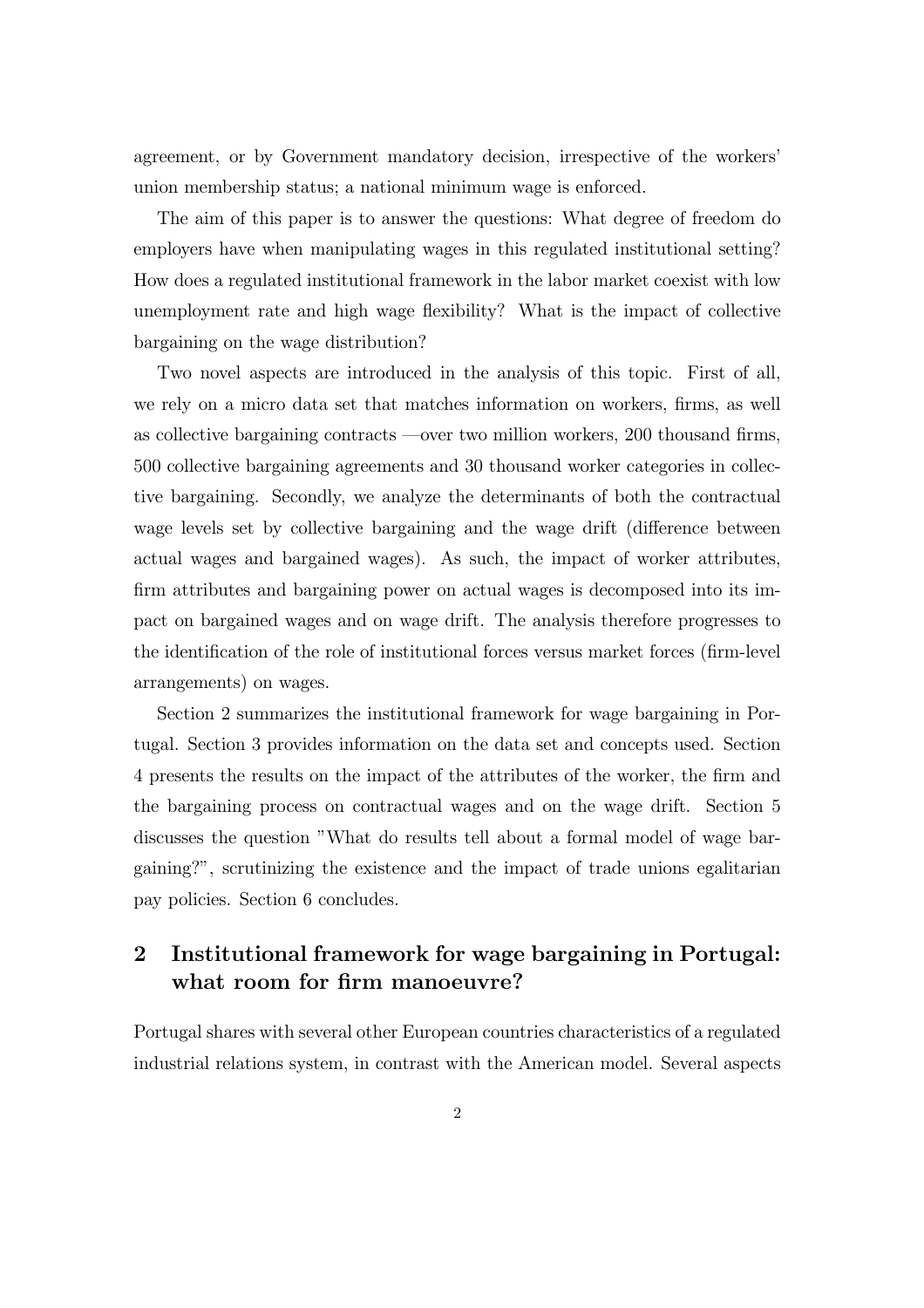can be highlighted to support this claim.

- Degree of centralization in collective bargaining: Massive collective agreements, often covering a whole industry, predominate in the economy, while firm level collective bargaining covers a low proportion, less than 10 percent, of the workforce. Also, centralized negotiations at the national level have been taking place each year since 1984, between trade union confederations, employers' federations and the Government. This level of bargaining sets indicative guidelines for wage increase, which orient the collective bargaining that follows.
- The role of extension mechanisms: Extension mechanisms are widespread in the economy. Voluntary extensions are common, when one economic partner  $-\text{works'}$  or employers' representative  $-\text{decides}$  to subscribe to an agreement which it had initially not signed. Compulsory extensions can be applied by the Government, when the bargaining partners fail to reach an agreement, when bargaining is obstructed in any way or workers are not covered by a trade union. Therefore, the impact of collective bargaining goes far beyond union membership and the distinction between unionized and non-unionized workers or firms becomes meaningless.
- Frequency of wage adjustments and synchronization of bargaining: The negotiation of different collective agreements is usually synchronized, taking effect in January each year.
- Contents of the agreements: Since most collective agreements are industrywide, covering companies with very different sizes and economic conditions, their contents tend to be general, setting minimum working conditions, in particular the base monthly wage for each category of workers, overtime pay and the normal duration of work. Moreover, just a narrow set of topics is updated annually, and therefore the contents of collective agreements is often pointed out as being too immobile and containing little innovation (see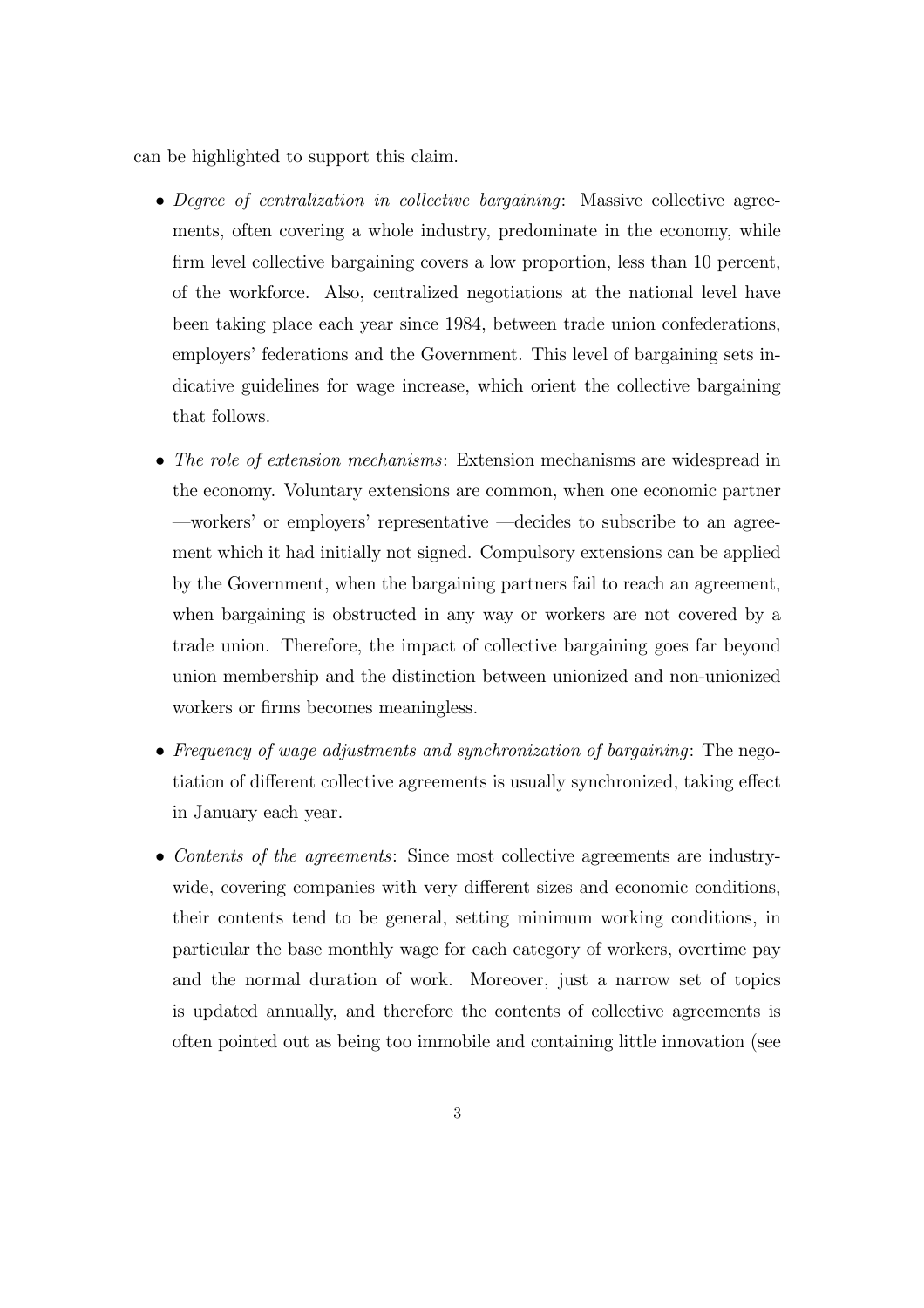Dornelas (1999) and Leitão  $(1999)$ .<sup>1</sup>

Under these conditions, the links between the wage growth defined by collective agreements and the actual economic conditions prevailing at the micro (firm) level can be very loose. Whatever the minimum wage level agreed upon for each category of workers at the collective bargaining table, firms are free to pay higher wages, and they often deviate from that benchmark, adjusting it to firm specific conditions.

#### 3 Data set and concepts used

#### 3.1 Data set

This study is based on a longitudinal data set matching firms and workers, which covers the population of plants with wage-earners in manufacturing and the services private sector in Portugal. The data are gathered every year by the Ministry of Employment. Given the legally binding nature of the inquiry, the response rate is extremely high. Reported data include the firm's location, industry, employment, sales, ownership, legal setting, and the worker's gender, age, skill, occupation, schooling, date of admission into the company, earnings, duration of work, as well as the mechanism of wage bargaining and the category in collective bargaining (see the appendix for details on the data).

#### 3.2 Computation of the contractual wage

In the Portuguese collective bargaining system, minimum contractual wages are defined for very specific job classifications. Given this fact, a majority of the workforce in each category will actually earn the minimum contractual wage that has been set by collective bargaining.

We have used this information to infer the contractual wage from the distribution of actual base-wages for each worker category. In fact, the mode of the distribution of the base wage corresponds with remarkable accuracy to the contractual wage set by collective bargaining. To prove this claim, we have extensively

<sup>1</sup>Dornelas (1999) points out that they seldom deal with health, hygiene and security in the workplace, training and its impact on career progression, and social protection beyond the minimum compulsory one.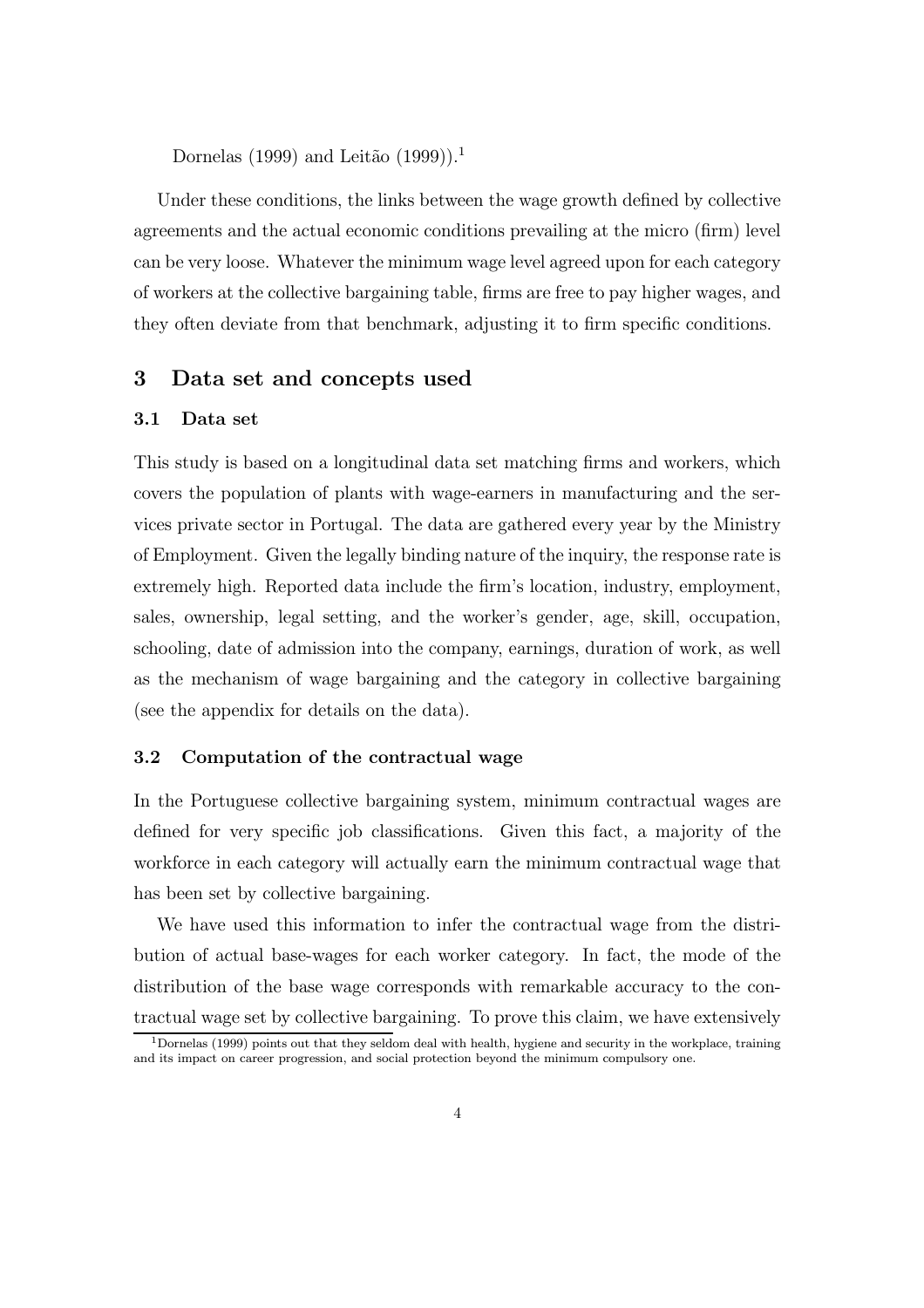checked the relationship between contractual wages and the mode of the wage distribution for each worker category within each collective agreement, for a set of industries chosen a-priori. Each of these industries covers a large proportion of the working population, and they have contrasting wage levels:

- Textiles  $-cotton$  and knitted fabrics is a low-wage industry;
- $\bullet$  *Electric and electronic goods industry* is a high-wage industry;
- Banking is a high-wage service industry.

Note that the number of workers in the selected industries (see table 1) represent almost 10% of the full-time wage-earners in manufacturing and the services.

Table 1 about here

For this set of industries we have gathered the contractual wages for 1999 and 1998 for each worker category from the legal published documents (Boletim do Trabalho e do Emprego), and compared them to the mode of the distribution of the actual base wage. The results can be summarized as follows:

- The correlation between the contractual wages set by collective bargaining and the mode of the base-wage is very high, ranging from 99 percent to 77 percent, respectively in the banking sector and the textiles industry in 1999 (see table 2). Visual inspection of the relationship between the contractual wage and the mode of the base wage is presented in figure 1. Each circle represents one worker category and its area is proportional to the number of workers covered. The accuracy of the modal base-wage as an indicator of the bargained wage is striking.
- For a very high proportion of the working population, the contractual wage set by collective bargaining is exactly equal to the mode of the distribution of the base-wage. Such proportion ranges from 97 percent to 74 percent, respectively in the banking sector in 1999 and the electric and electronic equipment industry in 1998 (see figure 2).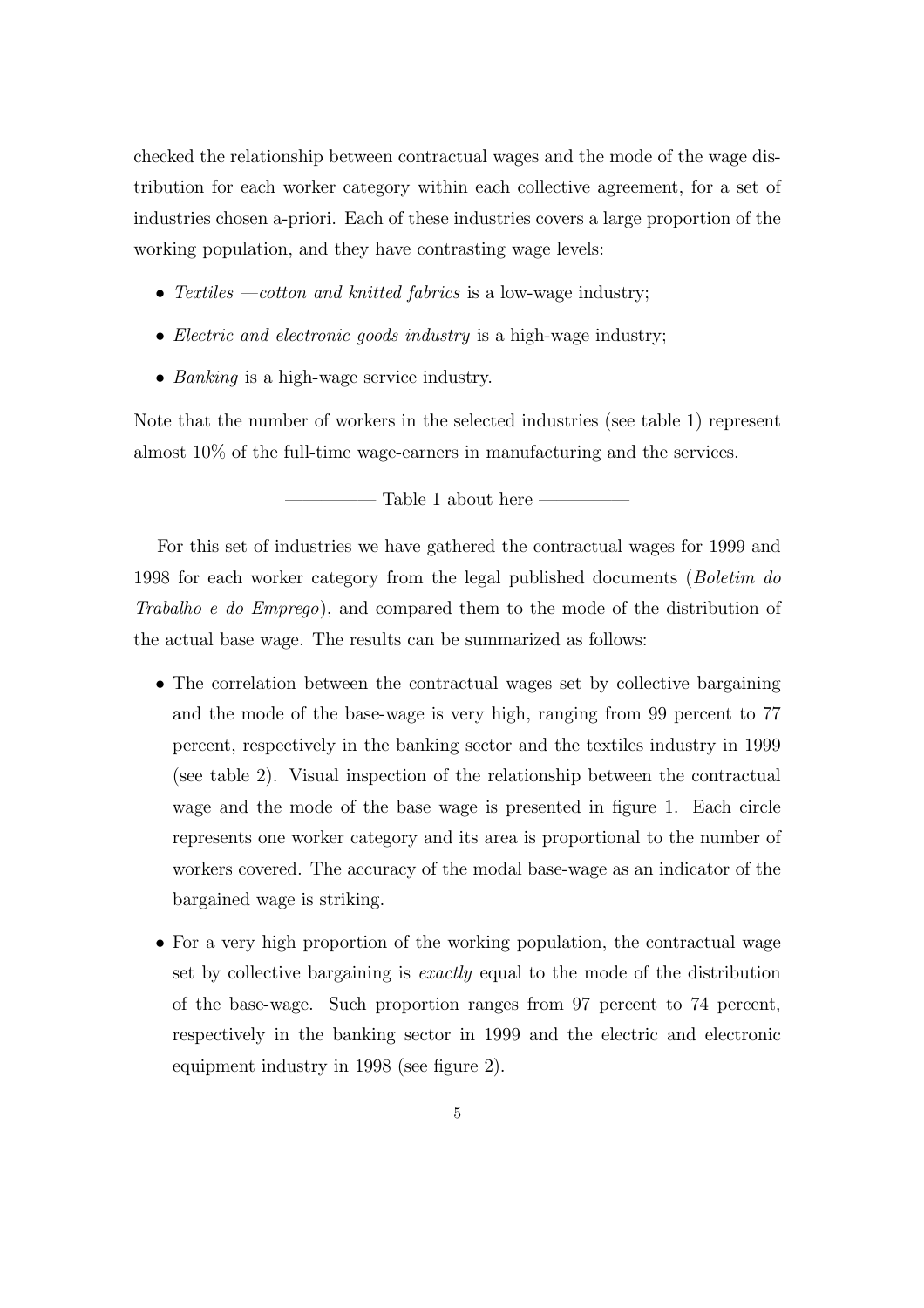Following these results, throughout this paper the mode of the base-wage for each worker category within each collective agreement will be taken as the contractual wage for that professional category. <sup>2</sup> Just categories that cover at least 50 workers and agreements with at least one thousand workers will be kept in the analysis. The sample sizes are described in table 3 in appendix.

Table 2 about here  $\overline{\phantom{a}}$ 

Figure 1 about here  $-$ 

Figure 2 about here -

#### 3.3 Computation of the wage drift

Wage drift was computed following the standard procedure in the literature (see for example Hibbs and Locking  $(1996)$  or Ordine  $(1996)$ , as the log difference between the current actual wage and the contractual wage:

$$
wdrift_{it} = log(\frac{wactual_{it}}{wbarg_{it}})
$$

where  $i$  stands for the worker,  $t$  for the time period, *wactual* is overall monthly earnings, including the base-wage, tenure-related and other regularly paid components; wbarg stands for the contractual wage defined for the worker category by collective bargaining.

<sup>2</sup>Since the wages set by collective bargaining are binding, one other possibility to infer the bargained wage would be to consider the minimum base-wage observed in the data set for each worker category. However, workers who worked less than the full month -for example, due to sickness or because their contract started later in the month  $-may$  earn less than the bargained wage. In such a large sample of the working population, that method would therefore be bound to capture the wrong value. Still another approach has been checked, which consisted on identifying the bargained wage as the first peak in the distribution of the base-wage, i.e. the first point after which the density function declined. However, this procedure is subject to the same drawbacks as the previous one. Computing the bargained wage as the mode of the base-wage provided a more accurate value than any of these two procedures.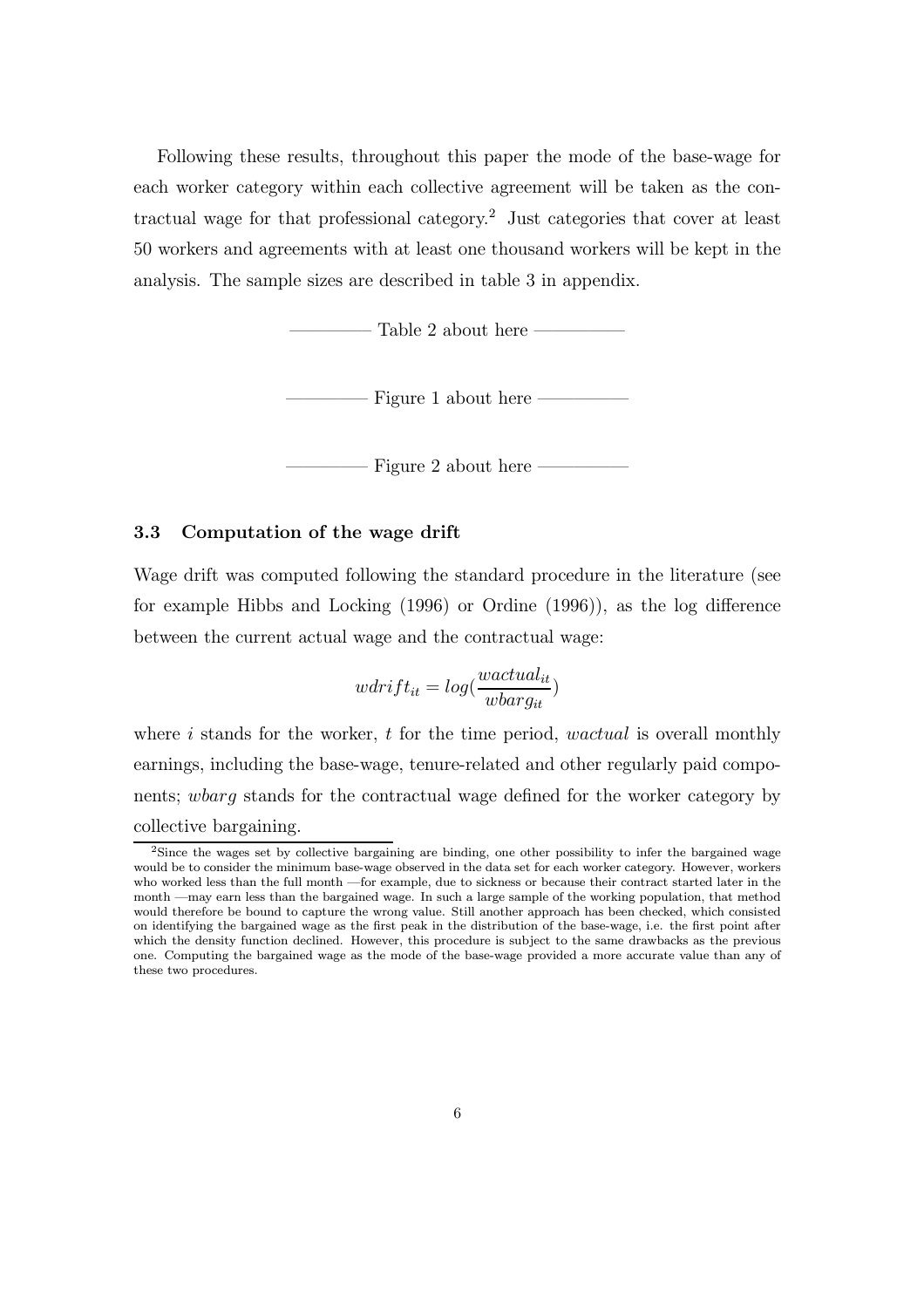## 4 Explaining the contractual wage and the actual wage at the micro level

The average wage drift by industry<sup>3</sup> in 1999 ranged from 0.20 in hotels and restaurants to 0.47 in the pulp, paper and printing industry (see table 4).

Table 4 about here  $\overline{\phantom{a}}$ 

As expected, wage drift has a *ed-equalizing* impact on the wage distribution. Indeed, it leads to higher wage dispersion than that of bargained wages. Also according to expectations, the drift is particularly heterogenous at the top half of the distribution, being more homogeneous for the lower bottom (see table 5).

 $-$  Table 5 about here  $-$ 

Looking at the degree of association between bargained wages and the wage drift, actual wages and their dispersion, at different levels of aggregation, yields a pattern worth mentioning (see table 6). Professional categories with higher bargained wages tend to present lower dispersion of the wage drift (and therefore lower dispersion of the actual wage, since all the wage variability within a category results from wage drift). Similarly, at the level of the collective bargaining agreement, higher average bargained wages are associated with lower dispersion of both the wage drift and the actual wage.

Table 6 about here  $-$ 

Which are the determinants of the contractual wages agreed upon with trade unions, and how do these differ from the determinants of the actual wage that is paid? Do collective bargaining outcomes reflect the bargaining power of the partners involved, whereas wage drift reflects market conditions?

The regressions presented in table 7 explore the impact of worker attributes, firm attributes and the collective bargaining system on bargained wages and on

 $3$ Two-digit classification.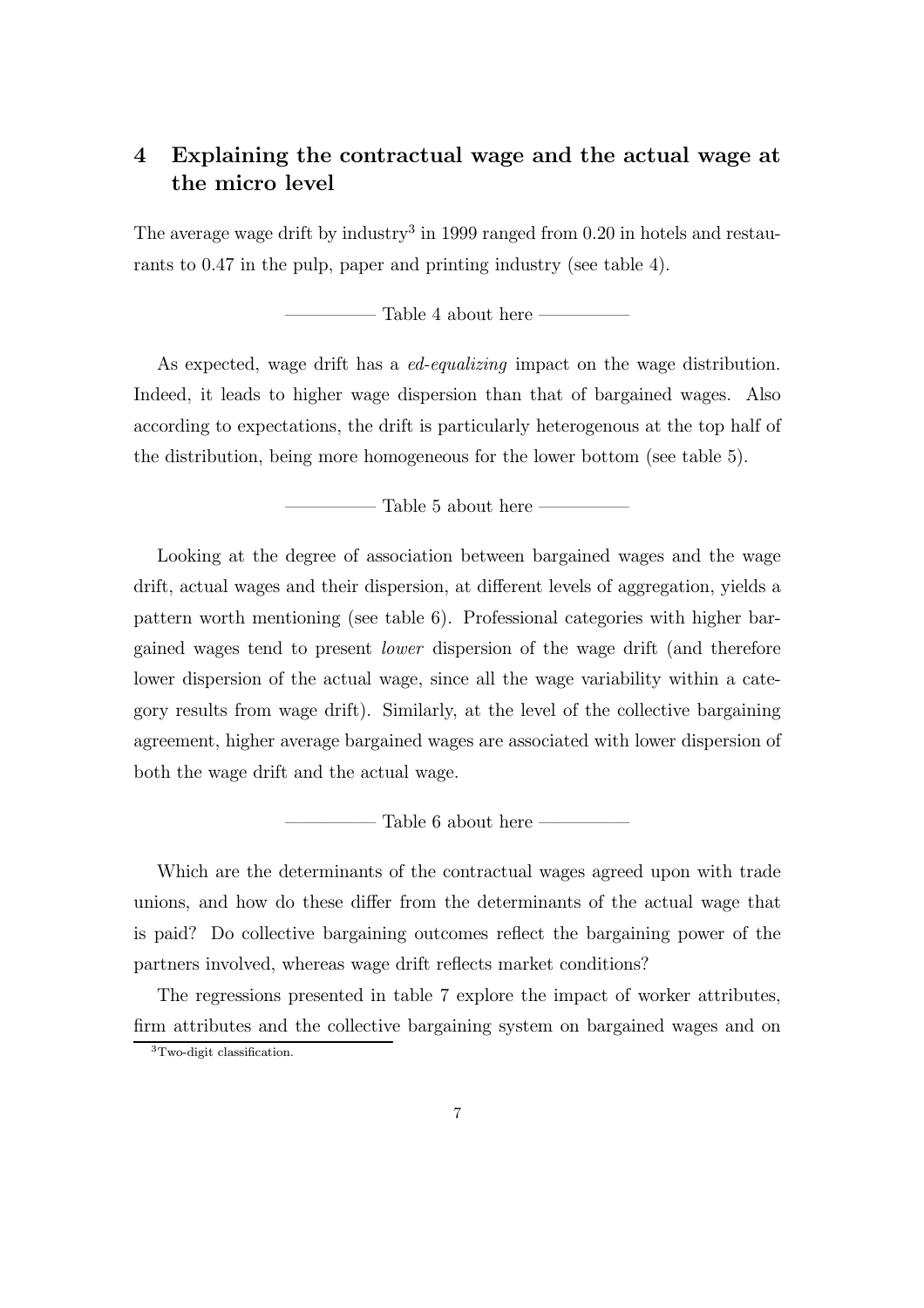wage drift. On the worker and employer side, the usual determinants of wages have been considered: the worker gender, schooling, age and tenure; the firm size, age, average gross labor productivity and gross job flow<sup>4</sup>. Controls for the industry and the region have been included in every regression.

The variables that characterize the institutional setting are less often found in the empirical literature. The degree of coordination of employers in wage bargaining and the degree of trade union power will deserve particular attention in the interpretation of the results. The degree of coordination of employers results simply from the definition of the types of collective agreement existing in Portugal:  $single-firm$  agreement; multi-firm agreement, signed by several employers, though not organized into a formal association; sector agreement, signed between employers' association(s) and trade union(s), often covering an economic sector. Also, the Government can impose a mandatory regime, as described in section 2.

The degree of union bargaining power is captured by the concentration of bargaining within an occupation, firm or region. Those proxies are based on the idea that, if the labor force is more united in the bargaining process, it will have a stronger bargaining power. Recent experimental evidence in Berninghaus, Guth and Keser (2003) indeed indicates that, when opting for collective bargaining instead of decentralized bargaining, united players raise their claim for a share of the pie (even though their payoff might not be larger, if the occurrence of conflicts increases), and the opponent lowers its claims. The Herfindhal index was used to evaluate the degree of concentration of bargaining within an occupation, firm or region. 5 If one single collective agreement covers all the workforce in the occupation, the firm or the region, the index reaches the value one, interpreted as a high degree of union power within that occupation,  $\lim$  or region. On the contrary, a fragmented bargaining process, with workers represented by several trade unions bargaining separately, leads to a low value of the Herfindhal index and suggests

<sup>&</sup>lt;sup>4</sup>Computed as  $g_f = \frac{\Delta E_{ft}}{\frac{1}{2}(E_{ft} + E_{f,t-1})}$ , where E stands for employment level, f refers to the firm and t is the time period.

<sup>&</sup>lt;sup>5</sup>It is computed as  $H_j = \sum_i (share_{ij})^2$ , where share<sub>ij</sub> is the share of workers covered by collective agreement i, within unit j (defined as an occupation at the 4-digit level, yielding 402 occupations, a firm or a region, defined at a detailed level, yielding 18 regions in mainland Portugal).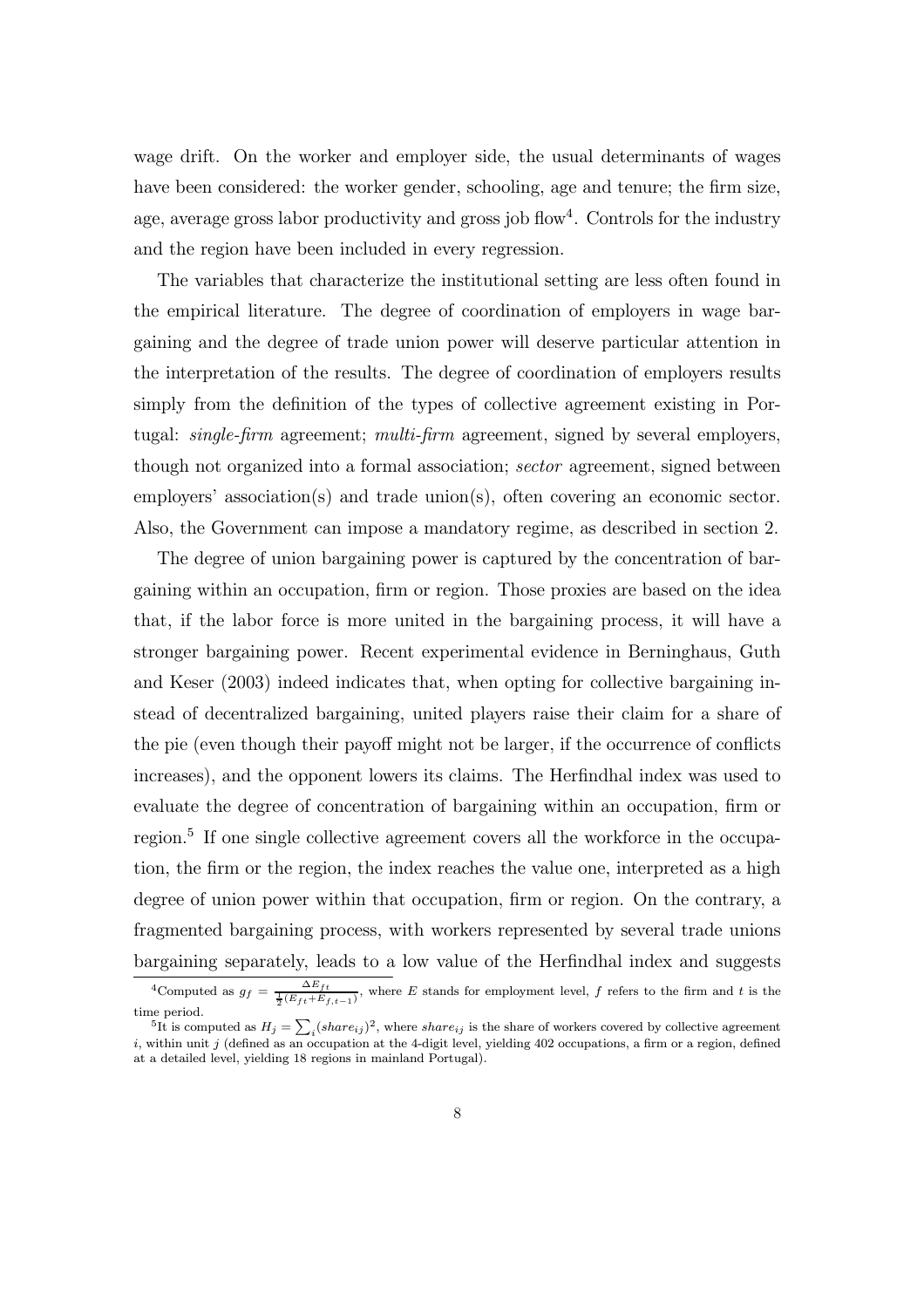less union strength.

We have estimated tobit models on the wage bargained, the wage drift and, a result of the two previous forces, the actual wages paid. This choice is justified by the fact that contract wages cannot fall below the national minimum wage, and actual wages cannot fall below the contract wage defined for the worker category.

Table 7 about here

It is interesting to note, first of all, that wage drift reinforces the impact of worker and firm attributes on wages. Note that the signs of those coefficients are the same, in the bargained wage and the wage drift regressions. In other words, wage drift *stretches* the distribution of the returns to education, gender, age, tenure, firm size, firm productivity or firm-level worker turnover (rate of job creation or destruction). On the contrary, variables that capture the bargaining power of trade unions have a high impact on bargained wages, but that impact is partly offset by wage drift. In fact, the concentration of bargaining within an occupation or within a firm become less relevant in the determination of actual wages than they were in the determination of bargained wages. In other words, wage drift *shrinks* the distribution of returns to union bargaining power.

The previous results lend support to the hypothesis that wage drift works as a mechanism to overcome the constraints imposed by collective bargaining, allowing firms wide scope for action in their wage policy.

The impact of the extent of union power deserves further comment. Higher coordination on the side of the workers along occupation or firm lines is associated with higher wages. If the degree of concentration of bargaining within an occupation increases by 10 percentage points, the bargained wage increases by about 1%. Similarly, a more united labor force bargaining within the firm raises bargained wages: an increase of 10 percentage points in the degree of concentration of bargaining within a firm raises bargained wages by approximately  $2\%$ . These results suggest that the fragmentation of bargaining reduces union capacity to extract rents.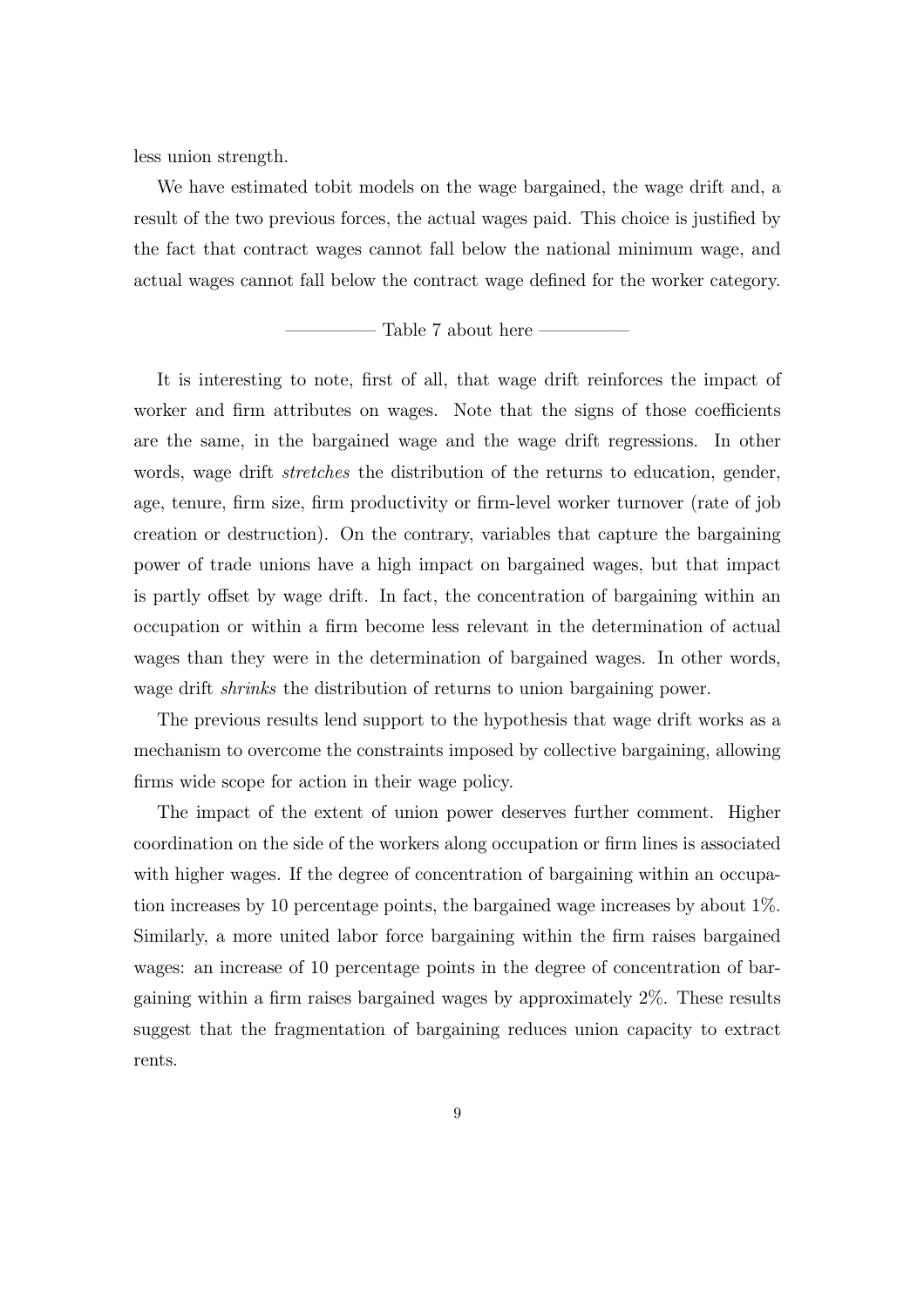However, as mentioned before, these returns on union bargaining power are offset by firm-specific wage arrangements, in the form of wage drift. In the end, the concentration of bargaining within the occupation or the firm has a very low impact on the actual wages paid.

The interpretation of the results on the geographical coverage of the agreements is not as clear-cut. On one hand, agreements covering a wider area are associated with lower bargained wages, possibly because unions are in that case unable to fully exploit local labor market conditions. On the other hand, as opposed to the results for the occupation and firm, more fragmented wage bargaining within the region lead to higher wage settlements, a result that is reinforced by wage drift.

On the employer side, higher coordination when bargaining over wages is associated with lower wages. Indeed, single-firm or multi-firm agreements yield higher bargained wages than sector-level agreements. Even though the rank of the type of agreement changes after wage drift operates, it is still the case that single-firm and multi-firm agreements yield higher wages than sector agreements. These results lend support to the reasoning by Nickell (1997), according to which the coordination of employers leads to lower bargained wages, reducing the impact of collective bargaining on unemployment.

The positive impact of the firm's gross job creation rate and its average labor productivity on the bargained wage is consistent with the results by Christofides and Oswald (1992), who analyzed the impact of industry and regional variables on wages bargained in a sample of labor contracts in Canada, and found evidence that wage determination is a rent-sharing mechanism. Their work found that higher profits in the industry enable unions to extract a higher rent in the form of higher bargained wages, whereas a depressed labor market, with a higher regional unemployment rate, decreases bargained wages.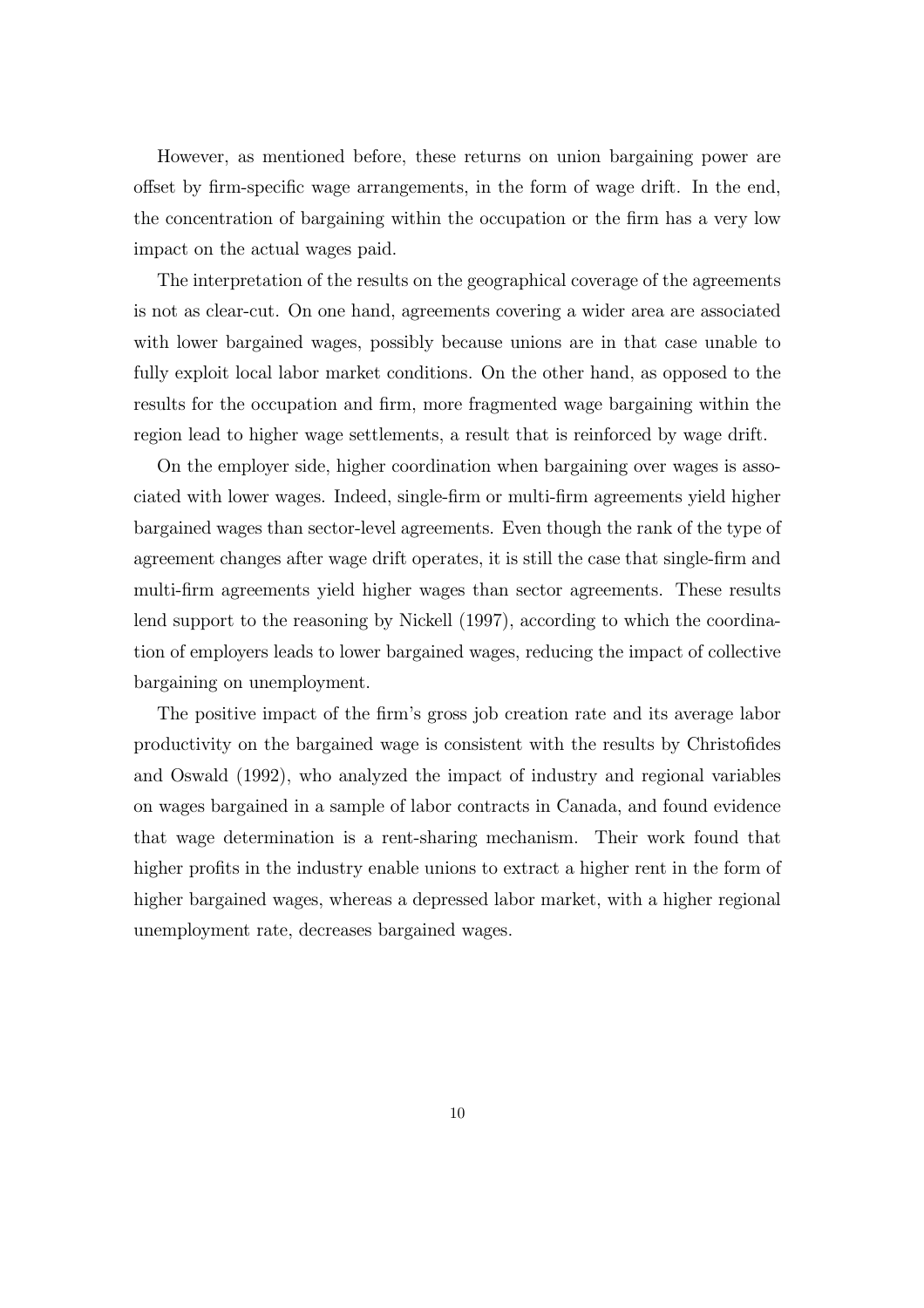## 5 What do results tell about a formal model of collective bargaining?

The results so far presented are compatible with two different situations in terms of trade union action and formal models of bargaining. On one hand, it could be the case that trade unions have in Portugal a low bargaining power, being unable to extract a high return on worker attributes. Willingness of companies to pay a higher wage premium would thus be revealed only after the stage of collective bargaining, in the form of wage drift operating at the firm level. On the other hand, it could be the case that unions, though having a high bargaining power, have strong equalizing aims, explicitly trying to compress the returns to worker attributes. As such, they would use their bargaining power to set a higher overall wage level, but a lower return on worker attributes.

Several empirical studies using cross-section worker data have indeed shown that trade unions reduce wage dispersion, in particular because the returns to worker attributes are lower in the unionized sector (Freeman, 1980) (Fairris, 2003) (Meng, 1990), just like the returns to firm attributes (Dell'Aringa and Lucifora, 1994). However, the impact of union action on wages could partly result from selectivity, if the worker unobservable quality is correlated with the unionization status, a problem that can only be tackled using longitudinal data. Longitudinal studies may, however, underestimate the impact of trade unions on wages, if there is measurement error in the variable union status (Freeman, 1984). Explicitly accounting for selectivity and measurement error in union status, Card (1996) showed that unions compress the wage distribution by raising more the wages of low-skilled workers. Part of this result is driven by a selection mechanism: union members with low observable skills have higher unobservable quality than non-union-members; conversely, union members with high observable skills have lower unobservable quality than non-union-members. Lemieux (1998) allowed the returns to worker observable attributes and unobservable quality to differ in the unionized and non-unionized sectors. Interestingly, he finds that unions raise the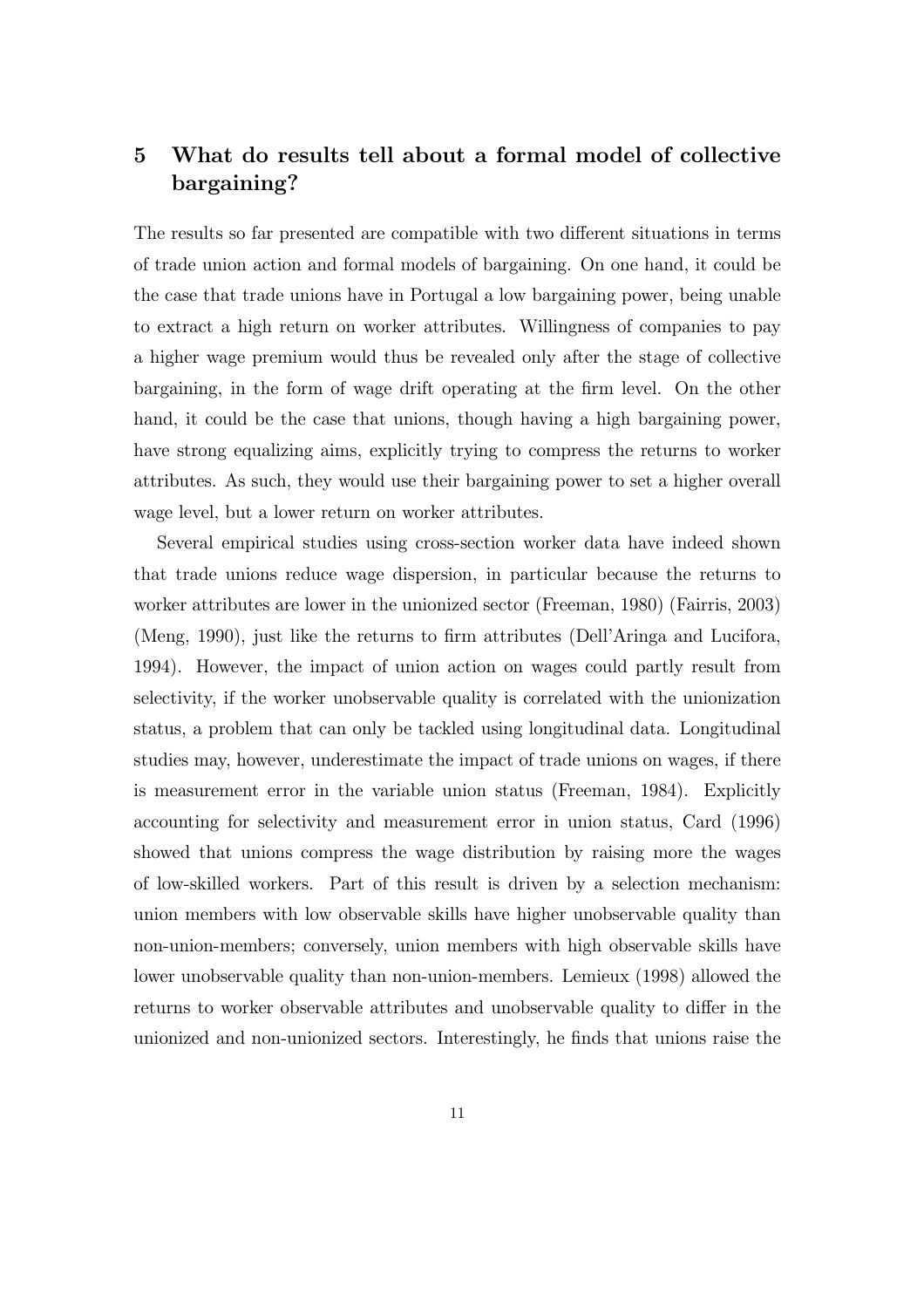average wage level, but compress the returns to both observable and unobservable worker quality. The finding by the empirical literature that unions reduce wage dispersion, in particular by lowering the returns on human capital, therefore seems robust.

Theoretical models explicitly handling the role of wage dispersion in union preferences are, however, scarcer. The models by Farber (1978) and Booth (1984) handle trade unions egalitarian aims by considering that they are political units, whose policies will determine workers support for the union leaders or their membership decision. As such, union leaders will choose to bargain for the wage that maximizes the utility of the median voter. If the median wage is below the mean wage, as it is commonly the case, a majority of workers will favor a policy that compresses the wage distribution. According to Agell and Lommerud (1992), there is an insurance rationale for wage compression. If risk-averse workers face uncertainty about their future position in the wage distribution, and the market fails to provide insurance against wage risks, then workers will support wage compression. Rodríguez-Gutiérrez (2001) directly introduces the degree of wage dispersion into the union utility function, based on the assumption that unions obtain utility from wage compression.

The two hypothesis put forth to explain the results on Portugal  $-\theta$  existence of a low union bargaining power or an explicit aim by unions to reduce the returns on worker attributes  $-$ , can be disentangled, within the framework of the current paper, by running the previous regression of bargained wages with interaction terms between every worker attribute and a measure of union power (the concentration of bargaining within occupations) among the regressors. The coefficients on those interaction terms would enable an answer to the question: Do trade unions use their bargaining power to lower the returns on worker attributes, while nevertheless raising the overall wage level?

Table 8 about here

Result in table 8 provide support for the egalitarian pay policy hypothesis.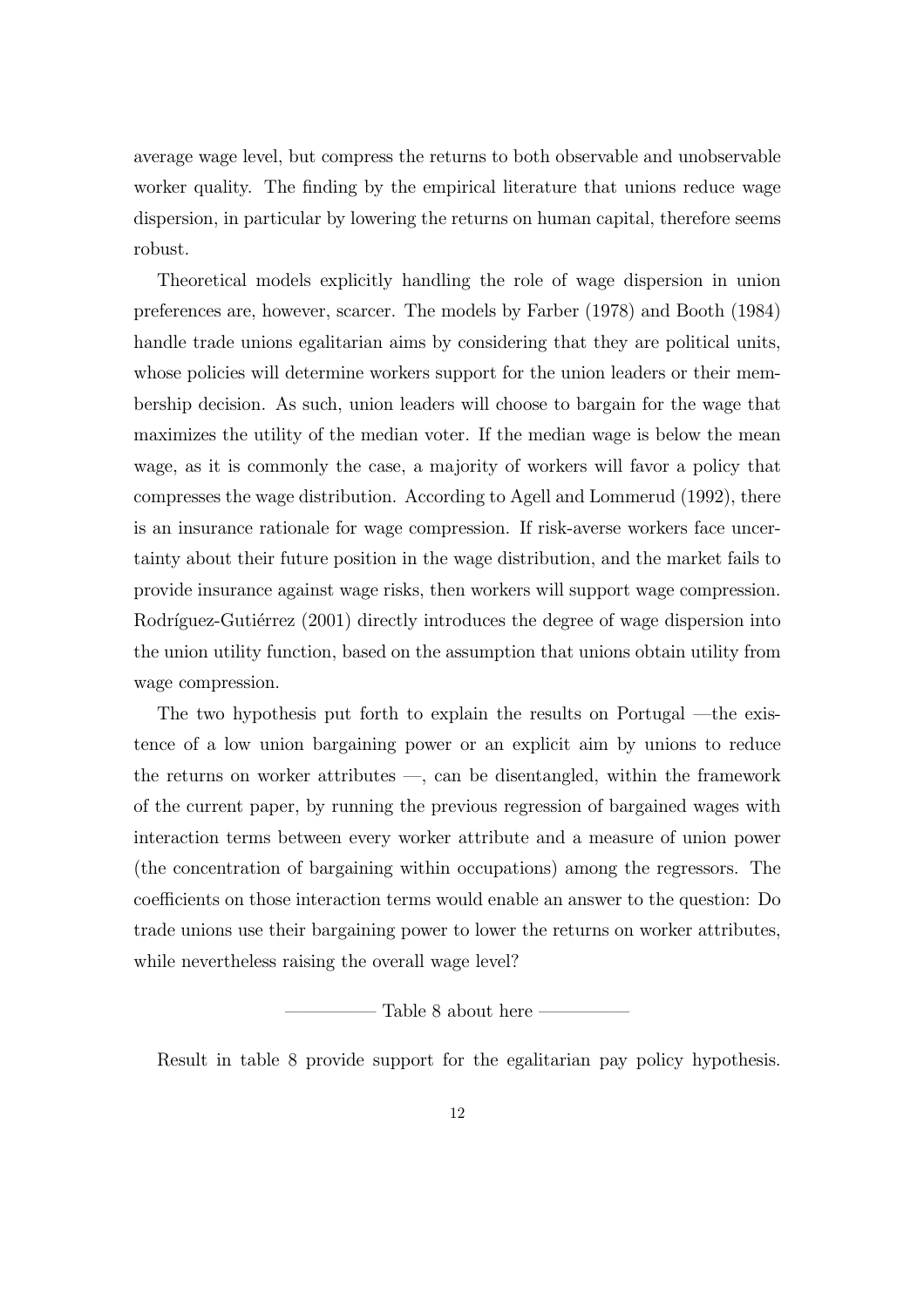They show that trade unions use their power to raise the overall wage level (see the coefficients on the concentration of bargaining within the occupation or firm), and to reduce the wage penalty imposed on women and newcomers into the firm (see the positive coefficients on the interactions of each of these variables with the index of trade union power). On the contrary, a higher union bargaining power is associated with lower returns on schooling, age and tenure. The low returns to worker attributes set by collective bargaining do not result from a lack of union power, but instead result from an explicit aim of compressing the wage distribution, while raising the overall wage level.

#### 6 Conclusion

Most often, micro level analysis of the returns to worker and firm attributes have considered only the actual wage of the worker. This study has progressed along two directions. First of all, we have decomposed the worker's actual wage into the wage set by collective bargaining and firm-specific wage arrangements, in the form of wage drift. Secondly, we have analyzed the impact of, not just worker and firm attributes, but also characteristics of the wage setting process, on wages. In particular, we focused on the impact of union bargaining power and the degree of employer coordination on the wage distribution.

We found that the distribution of wages set by collective agreements reflects to a high extent the bargaining power of the partners negotiating, and as such higher coordination among employers tends to be associated with lower wages, whereas a more united labor force bargaining within an occupation or firm raises the overall wage level, while reducing the returns to worker attributes, an indication of the strong equalizing aims pursued by trade unions. However, wage drift work as a mechanism to overcome the constraints imposed by collective bargaining, allowing firms wide scope for action in their wage setting policy. Indeed, wage drift reinforces the impact of worker and firm attributes on wages, while, on the contrary, it dilutes the impact of collective bargaining. Wage drift stretches the distribution of the returns to education, gender, age, tenure, firm size, firm age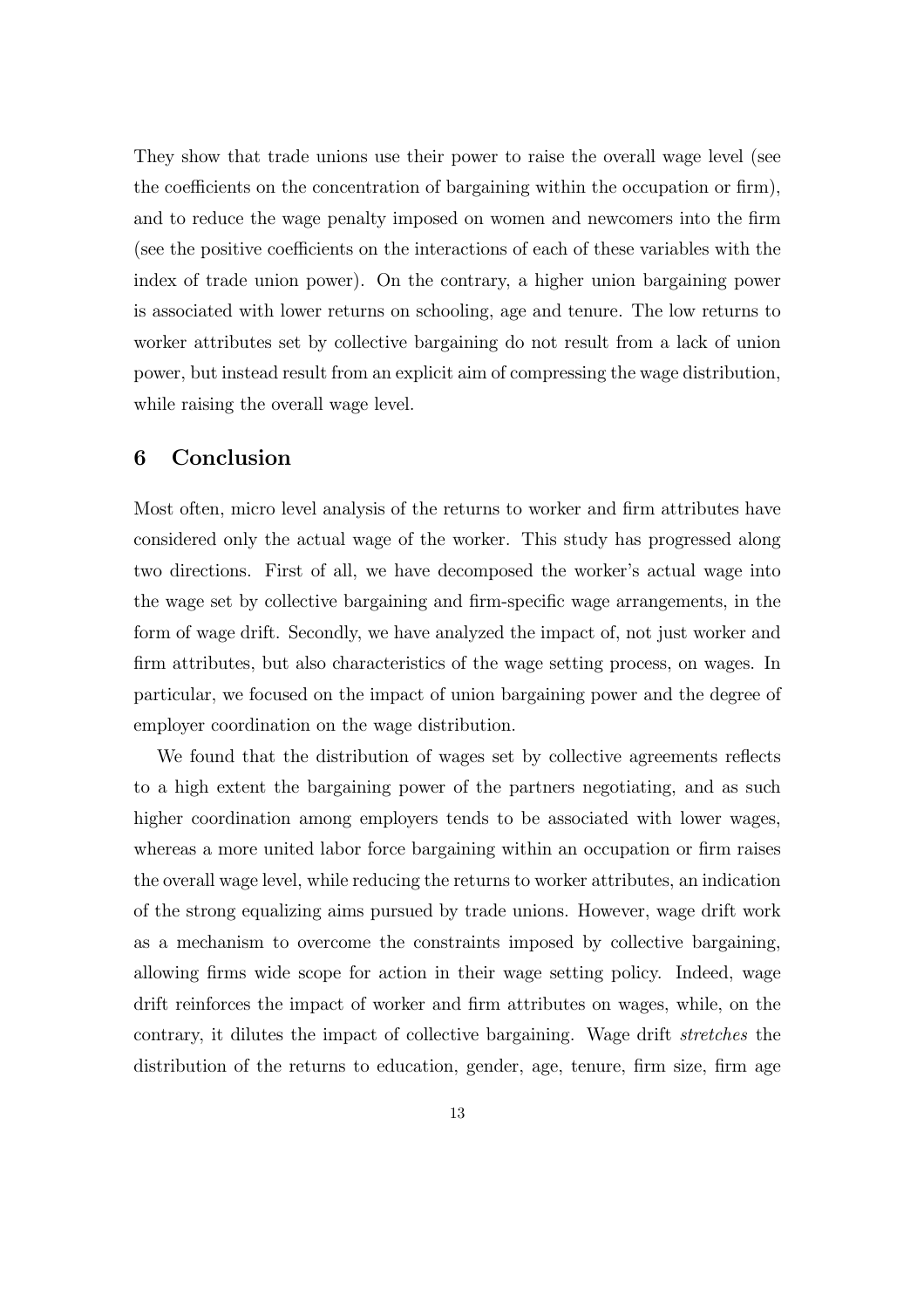and firm productivity whereas, on the contrary, it *shrinks* the returns to union bargaining power. This operation of institutional forces and market forces in the Portuguese economy may help explain why a typically European institutional framework is compatible with high wage flexibility and low unemployment.

#### Appendix: Data set

 $Quadros de Pessoal$  gathers information on workers, firms and collective bargaining contracts in the Portuguese private sector. In this study, only wage-earners reported as full-timers and working at least 25 hours a week, aged 16 to 65, earning at least the national minimum wage, in manufacturing and the services in mainland Portugal, were considered for analysis. The national minimum wage constraint may drop workers in particular categories, such as apprentices and youngsters below the age of 18.

Only collective agreements effective before October (the date the data were gathered) were retained for analysis. Given that we are computing the bargained wage as the mode of the distribution of base-wages for each category of workers, the categories considered in the analysis should cover a certain number of workers. Categories with at least 50 workers and agreements with at least one thousand workers were kept for analysis.

Table 3 about here  $-$ 

Table 9 about here -

The data base reports the gross monthly wage, split into the following components: base wage, seniority-indexed components of pay, other regularly paid components, overtime work and irregularly paid components. Normal and overtime hours of work are as well reported. Minimum contractual wages are defined in Portugal as a monthly wage rate.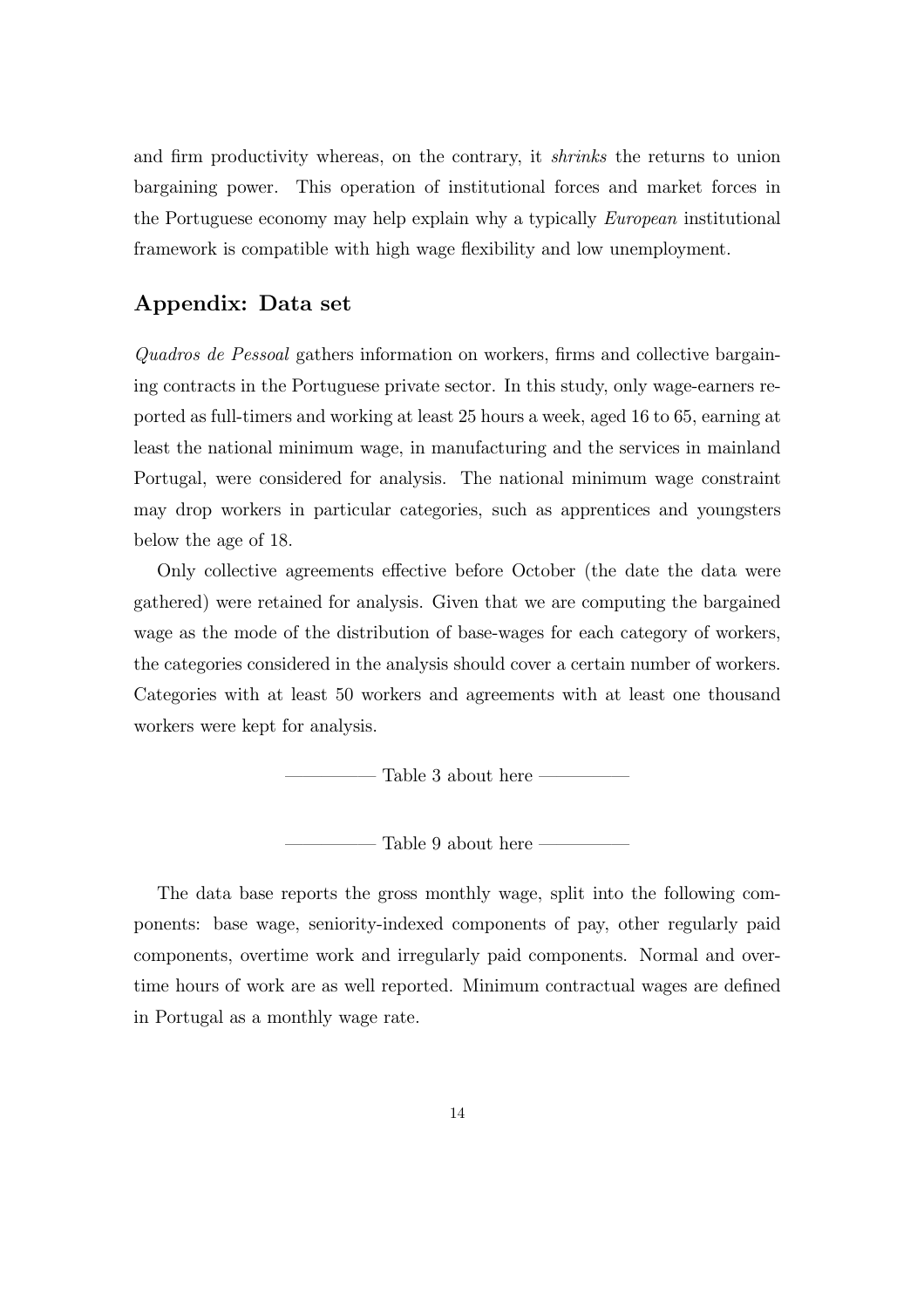#### References

- Agell, Jonas and Kjell Erik Lommerud (1992). Union egalitarianism as income insurance. Economica, 10(59)235: 295310.
- Berninghaus, Siegfried, Werner Guth and Claudia Keser (2003). Unity suggests strength: an exprimental study of decentralized and collective bargaining. Labour Economics, 10(4): 465-479.
- BOOTH, ALISON (1984). A public choice model of trade union behaviour and membership. Economic Journal, 94: 883-898.
- Calmfors, Lars and John Driffill (1988). Centralization of wage bargaining. Economic Policy, 6: 13-47.
- CARD, DAVID (1996). The effect of unions on the structure of wages: a longitudinal analysis. Econometrica, 64(4): 957-979.
- CHRISTOFIDES, LOUIS N. AND ANDREW J. OSWALD (1992). Real wage determination and rent-sharing in collective bargaining agreements. Quarterly Journal of Economics, 107(3): 985-1002.
- DELL'ARINGA, CARLO AND CLAUDIO LUCIFORA (1994). Wage dispersion and unionism: do unions protect low pay? International Journal of Manpower,  $15(2/3)$ : 150-169.
- DORNELAS, ANTÓNIO (1999). As relações industriais em Portugal: É possível mudar? É possível não mudar? Sociedade e Trabalho, 7: 19-28.
- FAIRRIS, DAVID (2003). Unions and wage inequality in Mexico. *Industrial and* Labor Relations Review, 56(3): 481-497.
- FARBER, HENRY S. (1978). Individual preferences and union wage determination: the case of the United Mine workers. Journal of Political Economy, 86(5): 923-942.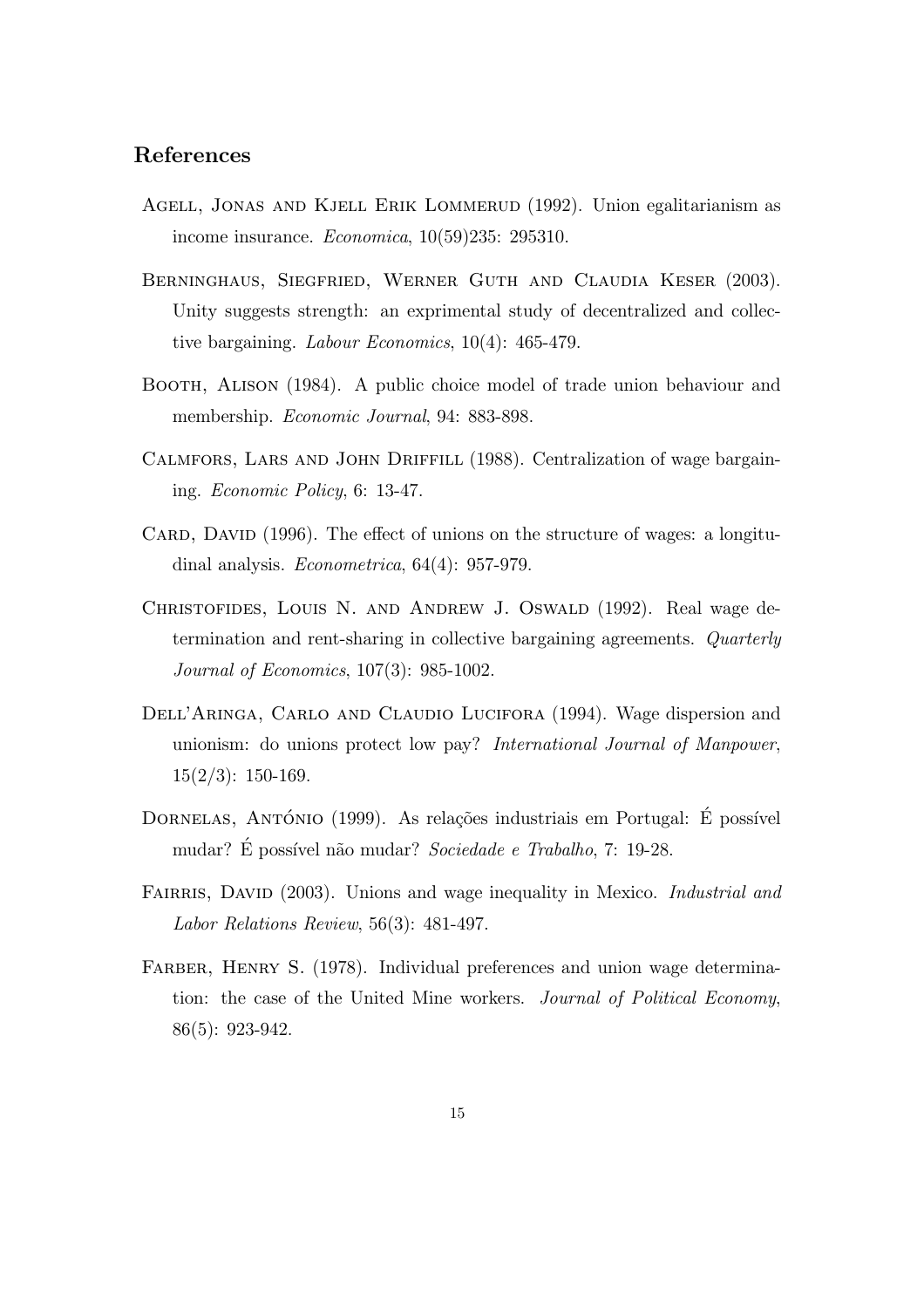- FREEMAN, RICHARD B. (1980). Unionism and the dispersion of wages. *Indus*trial and Labor Relations Review, 34(1): 3-23.
- FREEMAN, RICHARD B. (1984). Longitudinal analyses of the effects of trade unions. Journal of Labor Economics, 2(1): 1-26.
- Hartog, Joop, Edwin Leuven and Coen Teulings (2002). Wages and the bargaining regime in a corporatist setting: the Netherlands. European Journal of Political Economy, 18: 317-331.
- HARTOG, JOOP, PEDRO T. PEREIRA AND JOSÉ A. C. VIEIRA (2002). Bargaining regimes and wages in Portugal. Portuguese Economic Journal, 1(3): 237-258.
- HIBBS JR., DOUGLAS A. AND HAKAN LOCKING (1996). Wage compression, wage drift and wage inflation in Sweden. *Labour Economics*, 3: 109-141.
- LEITÃO, MARIA JOSEFINA MENEZES (1999). Traços gerais da contratação colectiva em Portugal. Sociedade e Trabalho, 4: 19-28.
- LEMIEUX, THOMAS (1998). Estimating the effects of unions on wage inequality in a panel data model with comparative advantage and nonrandom selection. Journal of Labor Economics, 16(2): 261-291.
- MENG, RONALD (1990). Union effects on wage dispersion in Canadian industry. Economics Letters, 32: 399-403.
- Nickell, Stephen (1997). Unemployment and labor market rigidities: Europe versus North America. Journal of Economic Perspectives, 11(3): 55-74.
- OECD [Organisation for Economic Co-operation and Development] (1992). OECD Economic Surveys, Portugal, 1991/92. Paris: OECD.
- ORDINE, PATRIZIA (1996). Wage drift and minimum contractual wage: theoretical interrelationship and empirical evidence for Italy. Labour Economics, 2: 335-357.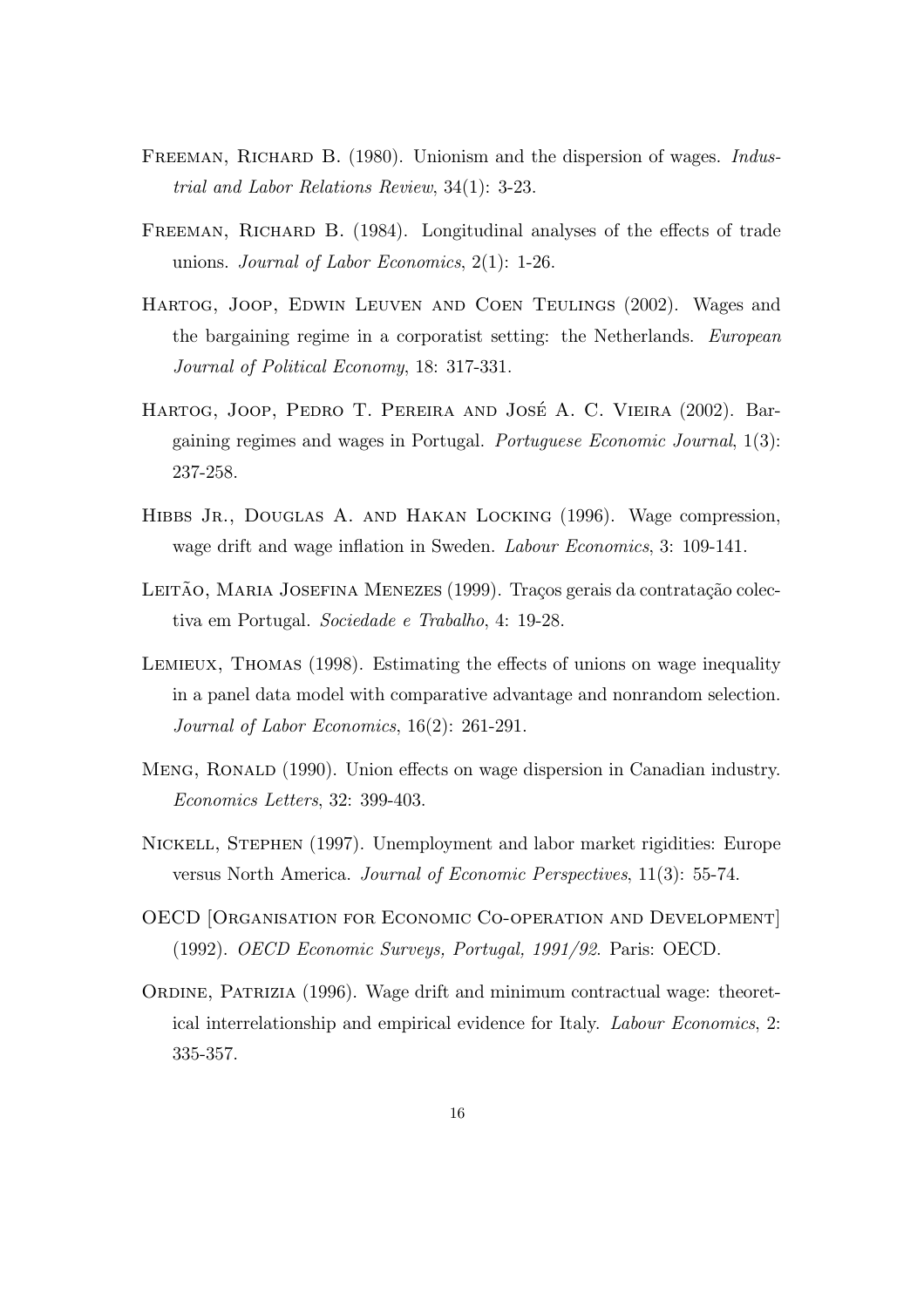- PORTUGAL, MINISTÉRIO DO TRABALHO E DA SEGURANÇA SOCIAL (1998 and 1999). Quadros de Pessoal. Data in magnetic media.
- RODRÍGUEZ-GUTIÉRREZ, CÉSAR (2001). Wage dispersion within firms and collective bargaining in Spain. Economics Letters, 72: 381-386.
- Teulings, Coen and Joop Hartog (1998). Corporatism or Competition? Cambridge: Cambridge University Press.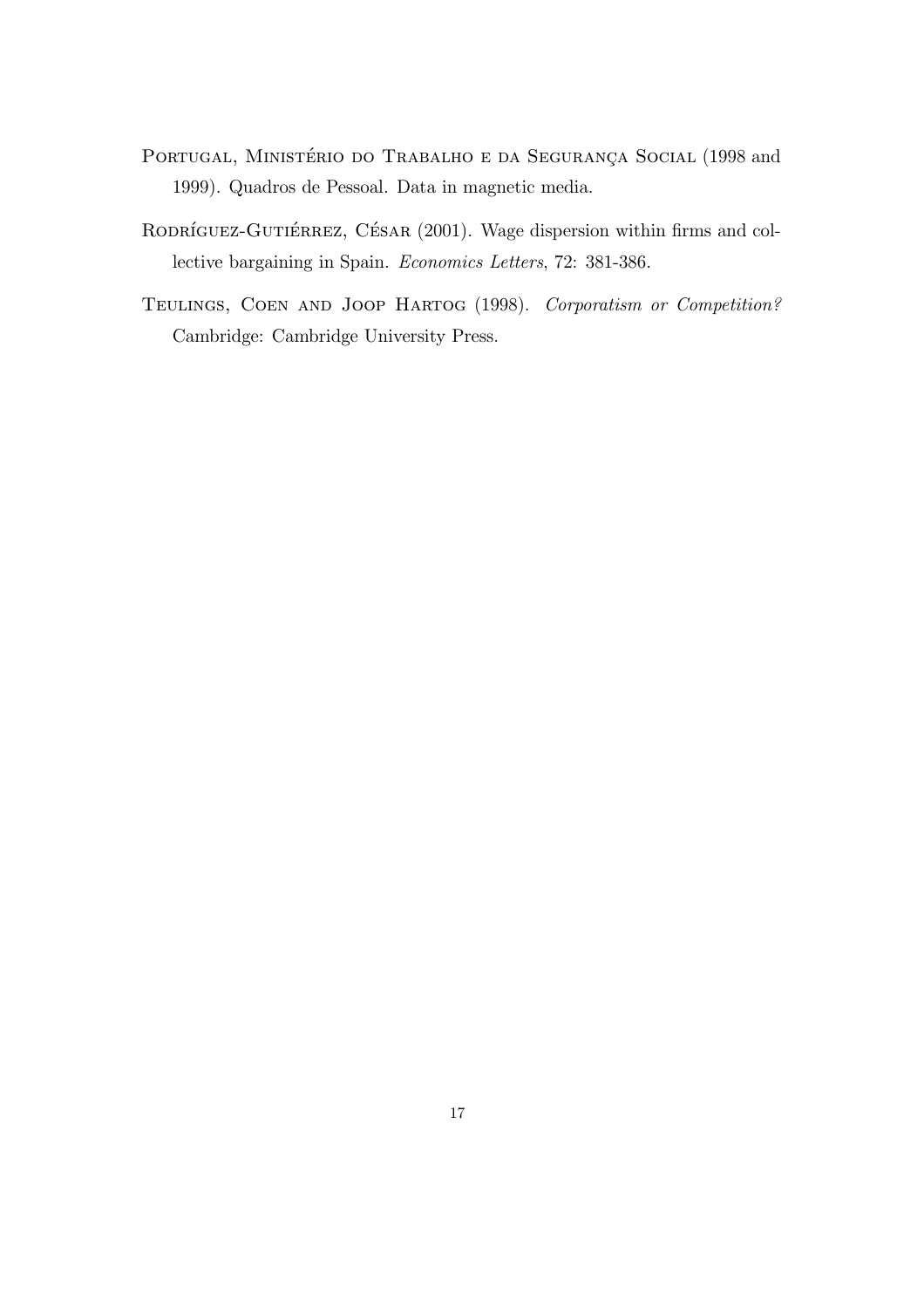|                                      | Full-time wage-earners     |        |                 |        |  |
|--------------------------------------|----------------------------|--------|-----------------|--------|--|
|                                      |                            | total  | selected sample |        |  |
| Industry                             | 1998<br>1999               |        | 1998            | 1999   |  |
| Banking                              | 60,922                     | 63,599 | 53,291          | 54,502 |  |
| Electric and electronic equipment    | 38,832                     | 42,870 | 23,951          | 29,717 |  |
| Textiles: cotton and knitted fabrics | 72.518<br>72.407<br>52.849 |        | 53,240          |        |  |

Table 1: Sample sizes when checking the procedure to compute the contractual wage.

Note: The sample selected covers full-time wage-earners in professional categories with at least 50 workers, with category and contractual wage unambiguously defined. Source: Computations based on Portugal, MTSS (1998-1999).

| Industry   $1998$   1999                                                                                                                                        |  |
|-----------------------------------------------------------------------------------------------------------------------------------------------------------------|--|
| $\begin{tabular}{l c c c} \hline \textbf{Banking} & 0.992 & 0.994 \\ \hline \textbf{Electric and electronic equipment} & 0.885 & 0.949 \\ \hline \end{tabular}$ |  |
|                                                                                                                                                                 |  |
| Textiles: cotton and knitted fabrics $\parallel$ 0.834 $\parallel$ 0.768                                                                                        |  |

Table 2: Correlation between contractual wages and the mode of the base-wage FOR THE WORKER PROFESSIONAL CATEGORIES.

Note: Weight equal to size of professional category. Source: Computations based on Portugal, MTSS (1998-1999) and Boletim do Trabalho e Emprego (several numbers).

| Sample size                                                                | workers | firms   | agreements | categories |
|----------------------------------------------------------------------------|---------|---------|------------|------------|
| Total employer-employee data set $\parallel$ 2,568,456 $\parallel$ 242,026 |         |         | 531        | 30,659     |
| Framers, 16-65 yrs, manuf & serv., w>=min    1,644,550   172,372           |         |         | 385        | 24,114     |
| Col. barg. categories $> = 50$ workers    1,462,932   165,795              |         |         | 232        | 3,871      |
| Col. barg. agreements $> = 1000$ workers $\parallel$ 1,438,699             |         | 162,604 | 133        | 3.662      |

Table 3: Sample sizes in the analysis of wage bargained and wage drift, 1999. Source: Computations based on Portugal, MTSS (1999).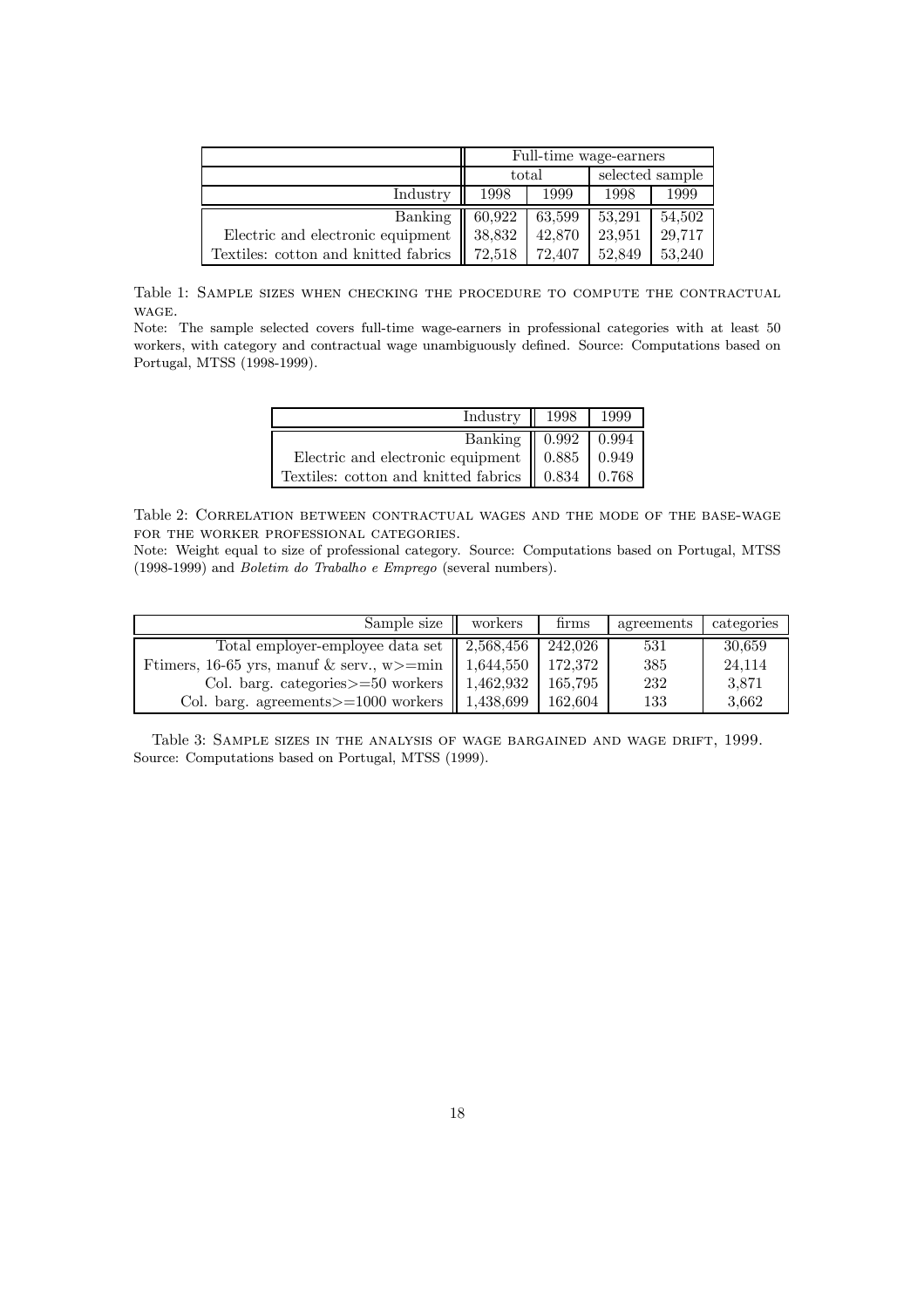| Industry                                   | Av. wage drift |
|--------------------------------------------|----------------|
| food, bey, to bacco                        | .300           |
| textiles, wearing app, leather             | .233           |
| wood                                       | .265           |
| pulp, paper, printing                      | .465           |
| petroleum prod, chemicals, rubber, plastic | .435           |
| other non-metallic mineral prod            | .327           |
| basic metals, fabricated metal products    | .326           |
| machinery, equipment                       | .338           |
| other manufacturing                        | .241           |
| electricity, gas, water supply             | .362           |
| construction                               | .298           |
| trade                                      | .383           |
| hotels, restaurants                        | .199           |
| transportation, storage, communication     | .352           |
| financial intermediation                   | .456           |
| real estate, business activities           | .402           |

Table 4: Average wage drift by industry, 1999. Source: Computations based on Portugal, MTSS (1999).

|                | Gini      |          | Q50/     | Q90/Q50  |
|----------------|-----------|----------|----------|----------|
| Bargained wage | 0.228     | 2.45     | 1.25     | $1.96\,$ |
| Wage drift     | $0.199\,$ | 2.06     | $1.27\,$ | $1.62\,$ |
| Actual wage    | ${0.319}$ | $3.64\,$ | 1.47     | 2.48     |

Table 5: Dispersion of bargained wages, wage drift and actual wages, 1999. Source: Computations based on Portugal, MTSS (1999).

|                        | Professional category<br>barg. wage | Collective agreement<br>av. barg wage |
|------------------------|-------------------------------------|---------------------------------------|
| av. actual wage        | .901                                | .949                                  |
| av. wage drift         | $.003\,$                            | .134                                  |
| dispersion actual wage | $-.169$                             | $-.008$                               |
| dispersion wage drift  | $-.169$                             | $-.385$                               |

Table 6: Correlation between bargained wages and: actual wage, wage drift and their dispersion, at different levels of aggregation, 1999.

Notes: Correlations are weighted by the size of each group. The dispersion indicator is the coefficient of variation. Source: Computations based on Portugal, MTSS (1999).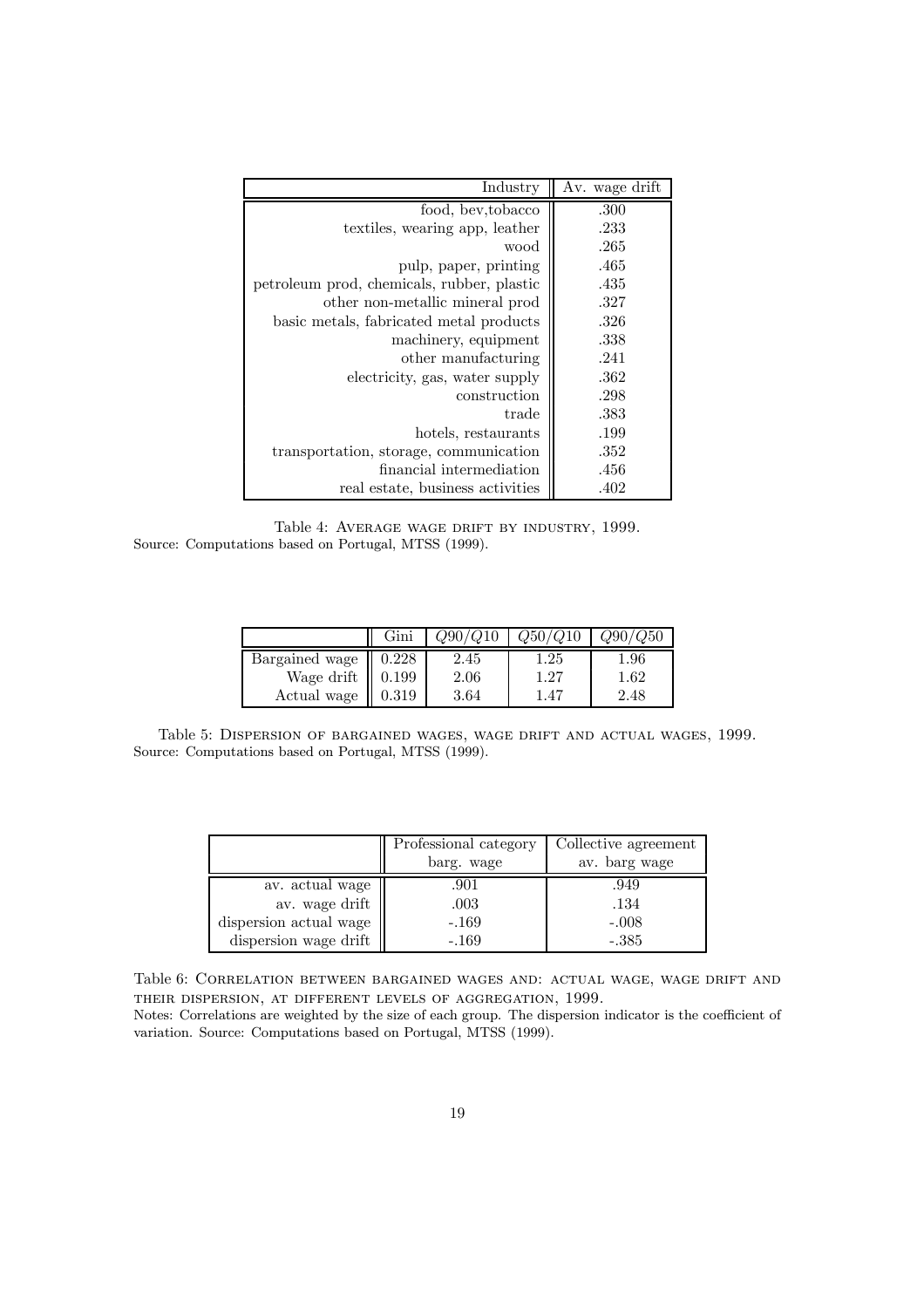|                                      | wage bargained           |          | wage drift               |          | wage actual              |          |
|--------------------------------------|--------------------------|----------|--------------------------|----------|--------------------------|----------|
|                                      | $(\text{coef.})$         | (marg.)  | coef.)                   | (marg.)  | $(\text{coef.})$         | (marg.)  |
| gender                               | $-.109$<br>(.0007)       | $-.062$  | $-.128$<br>(.0007)       | $-.079$  | $-.204$<br>(.0007)       | $-.177$  |
| schooling                            | .027<br>(.0001)          | .016     | .030<br>(.0001)          | .019     | .053<br>(.0001)          | .047     |
| age                                  | .034<br>(.0002)          | .020     | .018<br>(.0002)          | .011     | .038<br>(.0002)          | .034     |
| age squared                          | $-.0003$<br>$(2.41e-06)$ | $-.0002$ | $-.0002$<br>$(2.34e-06)$ | $-.0001$ | $-.0004$<br>$(2.43e-06)$ | $-.0003$ |
| tenure                               | .007<br>(.00005)         | .004     | .002<br>(.00005)         | .001     | .007<br>(.00005)         | .006     |
| tenure less than 1 year              | $-.033$<br>(.0009)       | $-.019$  | $-.038$<br>(.0009)       | $-.024$  | $-.058$<br>(.0009)       | $-.051$  |
| firm size (log)                      | .048<br>(.0002)          | .028     | .012<br>(.0002)          | .008     | .041<br>(.0002)          | .036     |
| firm age                             | $-.0004$<br>$(1.00e-05)$ | $-.0003$ | $-.0002$<br>$(1.00e-05)$ | $-.0001$ | $-.0005$<br>(.00002)     | $-.0005$ |
| firm av. labor productivity $(\log)$ | .044<br>(.0003)          | .026     | $.033\,$<br>(.0003)      | .021     | .064<br>(.0003)          | .057     |
| firm gross job flow rate             | .002<br>(.0006)          | .001     | .012<br>(.0006)          | .007     | .016<br>(.0007)          | .014     |
| ag. multi-firm                       | .093<br>(.004)           | .058     | $-.025$<br>(.004)        | $-.016$  | $-.017$<br>(.004)        | $-.015$  |
| ag. sectoral                         | $-.036$<br>(.003)        | $-.022$  | $-.024$<br>(.003)        | $-.016$  | $-.145$<br>(.003)        | $-132$   |
| ag. mandatory regime                 | $-.150$<br>(.004)        | -.078    | .179<br>(.004)           | .127     | $-.023$<br>(.004)        | $-.020$  |
| conc. ag. within occup. (Herfind.)   | .112<br>(.001)           | .065     | $-.092$<br>(.001)        | $-.058$  | $-.025$<br>(.001)        | $-.022$  |
| conc. ag. within firm (Herfind.)     | .263<br>(.003)           | .153     | $-.214$<br>(.003)        | $-.135$  | $-.013$<br>(.003)        | $-.011$  |
| conc. ag. within region (Herfind.)   | $-.032$<br>(.011)        | $-.019$  | -.063<br>(.011)          | $-.040$  | $-183$<br>(.011)         | $-.161$  |
| geog. scope agr. (number regions)    | $-.005$<br>(.0001)       | $-.003$  | .010<br>(.0001)          | .006     | .002<br>(.0001)          | .002     |
| size col. agreement (log)            | $-.035$<br>(.0004)       | $-.021$  | .008<br>(.0004)          | .005     | $-.008$<br>(.0005)       | $-.007$  |
| Obs.                                 | 1134427                  |          | 1134427                  |          | 1134427                  |          |
| Log likelihood                       | $-403240.9$              |          | $-362584.8$              |          | $-372350.1$              |          |
| R2                                   | 0.54                     |          | 0.30                     |          | 0.59                     |          |
| $\hat{\sigma}$                       | .301                     |          | .312                     |          | .327                     |          |

Table 7: Tobit model, bargained wage and wage drift, 1999.

Source: Computations based on Portugal, MTSS (1999). Note: Three regional dummy variables and 15 industry dummy variables have been included in each regression. Standard-errors in parenthesis.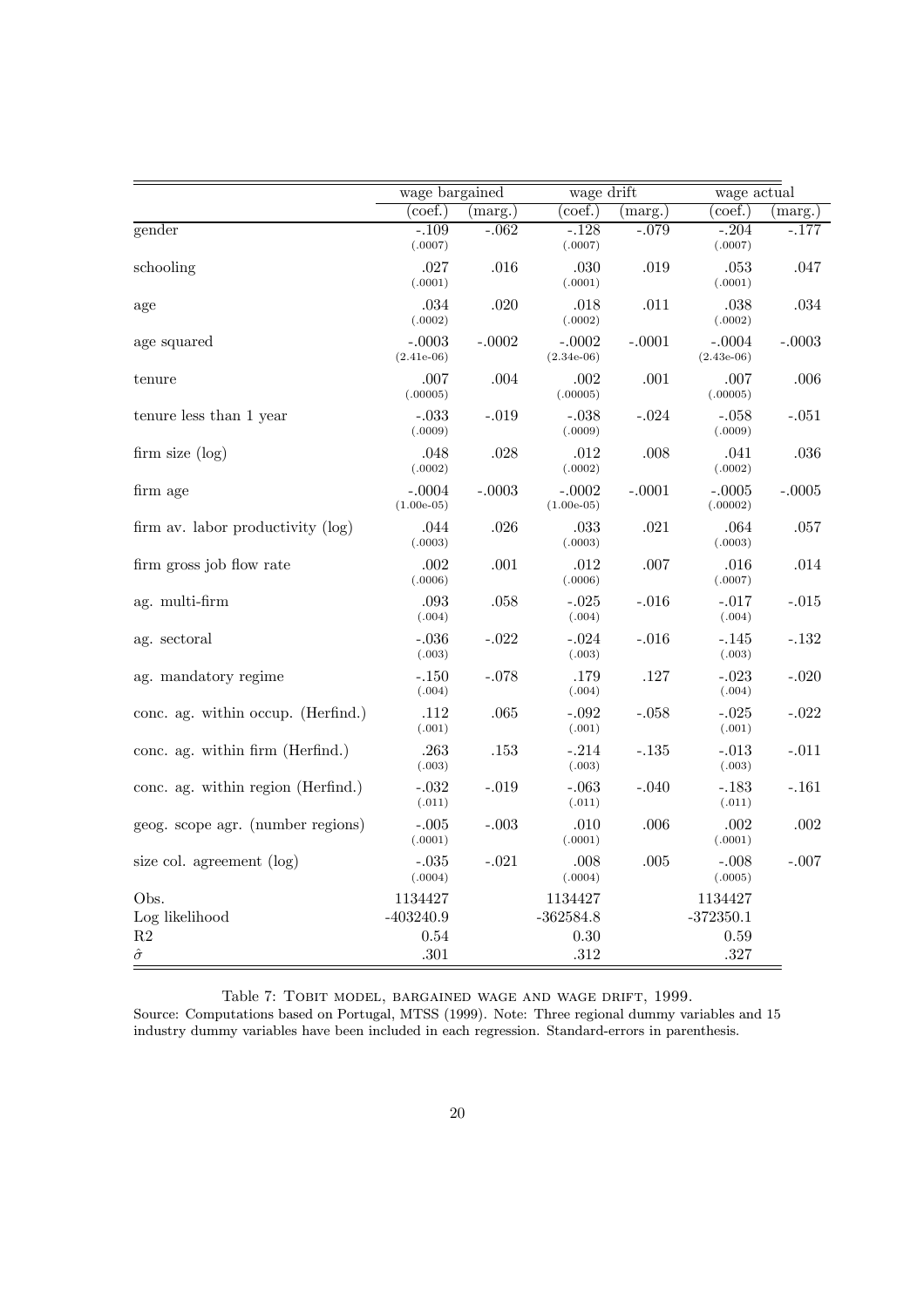| Variable                                    | $(\overline{\text{coef.}})$ | $(\text{std. err.})$ | (marg.)  |
|---------------------------------------------|-----------------------------|----------------------|----------|
| gender                                      | $-0.113$                    | (0.001)              | $-.065$  |
| schooling                                   | 0.032                       | (0.0001)             | .018     |
| age                                         | 0.044                       | (0.0002)             | .026     |
| age squared                                 | 0.0004                      | (0.000)              | $-.0003$ |
| tenure                                      | 0.010                       | (0.000)              | .006     |
| tenure less than 1 year                     | $-0.036$                    | (0.001)              | $-.021$  |
| gender*union power                          | 0.016                       | (0.002)              | .009     |
| schooling*union power                       | $-0.015$                    | (0.0003)             | $-.009$  |
| age*union power                             | $-0.027$                    | (0.001)              | $-.016$  |
| age squared*union power                     | 0.0004                      | (0.000)              | .0002    |
| tenure*union power                          | $-0.009$                    | (0.0001)             | $-.005$  |
| tenure less than 1 year*union power         | 0.026                       | (0.003)              | .015     |
| firm size (log)                             | 0.049                       | (0.0002)             | .028     |
| firm age                                    | $-0.001$                    | (0.000)              | $-.0003$ |
| firm av. labor productivity (log)           | 0.043                       | (0.0003)             | .025     |
| firm gross job flow rate                    | 0.0002                      | (0.001)              | $-.0001$ |
| ag. multi-firm                              | 0.109                       | (0.004)              | .069     |
| ag. sectoral                                | $-0.037$                    | (0.003)              | $-.022$  |
| ag. mandatory regime                        | $-0.144$                    | (0.004)              | $-.075$  |
| concent. ag. within occupation (Herfindhal) | 0.839                       | (0.011)              | .489     |
| concent. ag. within firm (Herfindhal)       | 0.257                       | (0.003)              | .150     |
| concent. ag. within region (Herfindhal)     | $-0.011$                    | (0.011)              | $-.006$  |
| geog. scope agreement (number regions)      | $-0.005$                    | (0.0001)             | $-.003$  |
| size col. agreement (log)                   | $-0.036$                    | (0.0004)             | $-.021$  |
| Obs.                                        |                             | 1134427              |          |
| Log likelihood                              |                             | $-395033.5$          |          |
| R <sub>2</sub>                              |                             | 0.55                 |          |
| $\hat{\sigma}$                              |                             | .299                 |          |

Table 8: Tobit model, bargained wage: worker attributes interacted with degree of union power, 1999.

Source: Computations based on Portugal, MTSS (1999). Note: Three regional dummy variables and 15 industry dummy variables have been included in each regression.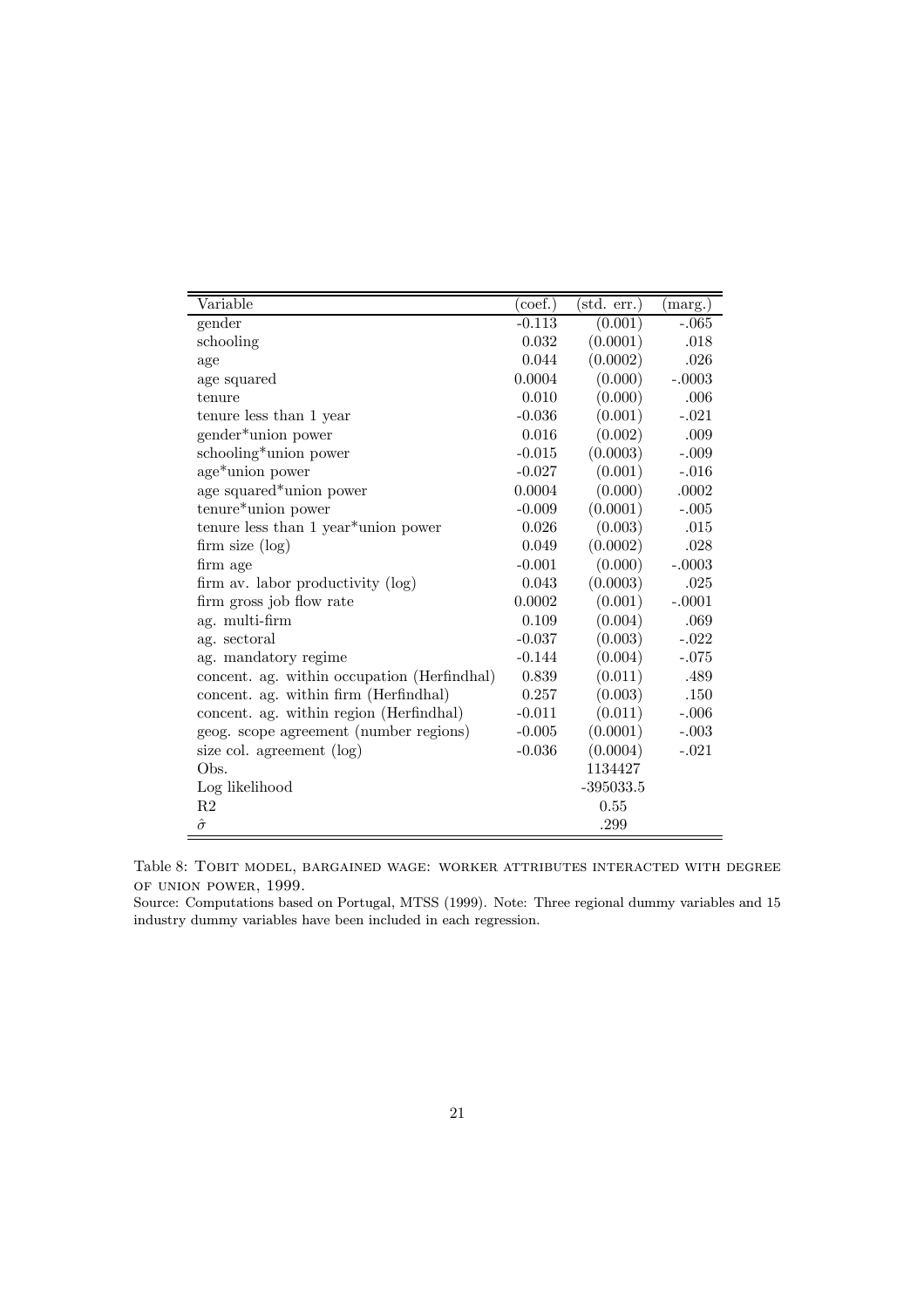| variable                                | mean     | std. dev. |
|-----------------------------------------|----------|-----------|
| bargained wage (log)                    | 11.35    | 0.38      |
| wage drift (log)                        | 0.33     | 0.33      |
| gender                                  | 0.4      |           |
| schooling                               | 7.34     | 3.81      |
| age                                     | 36.08    | 11.07     |
| tenure                                  | 7.86     | 8.80      |
| tenure less than 1 year                 | 0.17     |           |
| firm size (log)                         | 4.53     | 2.37      |
| firm age                                | 21.63    | 23.5      |
| firm av. labor productivity (log)       | 9.17     | 1.24      |
| firm gross job flow rate                | $0.15\,$ | 0.5       |
| ag. multi-firm                          | 0.05     |           |
| ag. sectoral                            | 0.86     |           |
| ag. mandatory regime                    | 0.04     |           |
| concent. ag. within ind. (Herfindhal)   | 0.69     | 0.3       |
| concent. ag. within firm (Herfindhal)   | 0.97     | 0.1       |
| concent. ag. within region (Herfindhal) | 0.07     | 0.04      |
| geog. scope agreement (number regions)  | 14.51    | 5.25      |
| size col. agreement (log)               | 10.38    | 1.24      |
| Ν                                       |          | 1134427   |

Table 9: Descriptive statistics, regression data, 1999. Source: Computations based on Portugal, MTSS (1999).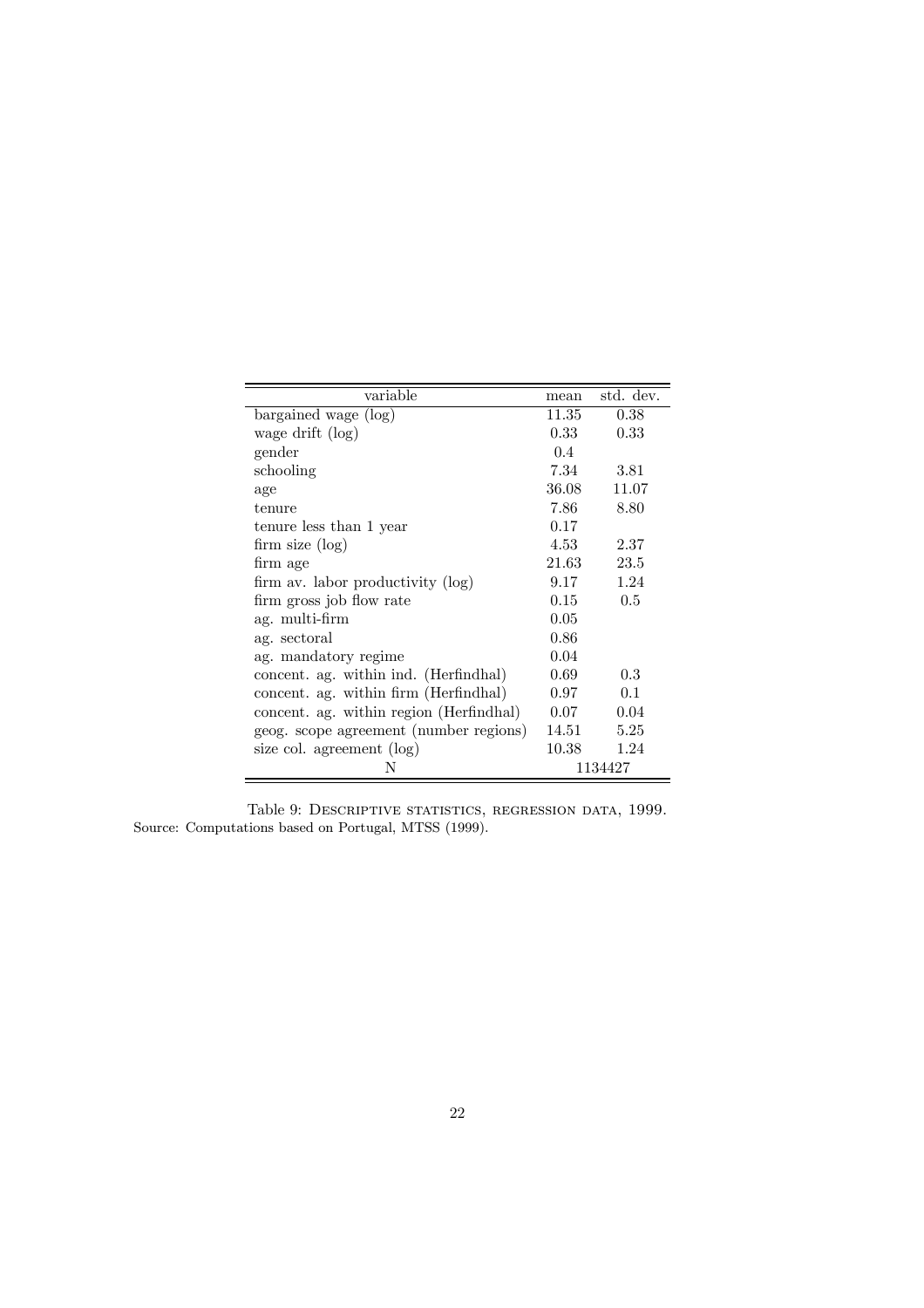

Figure 1: contractual wage versus mode of the base-wage by worker professional CATEGORY.

Note: Each circle represents one worker professional category and its area is proportional to the number of workers covered. Source: Computations based on Portugal, MTSS (1998-1999) and Boletim do Trabalho e Emprego (several numbers).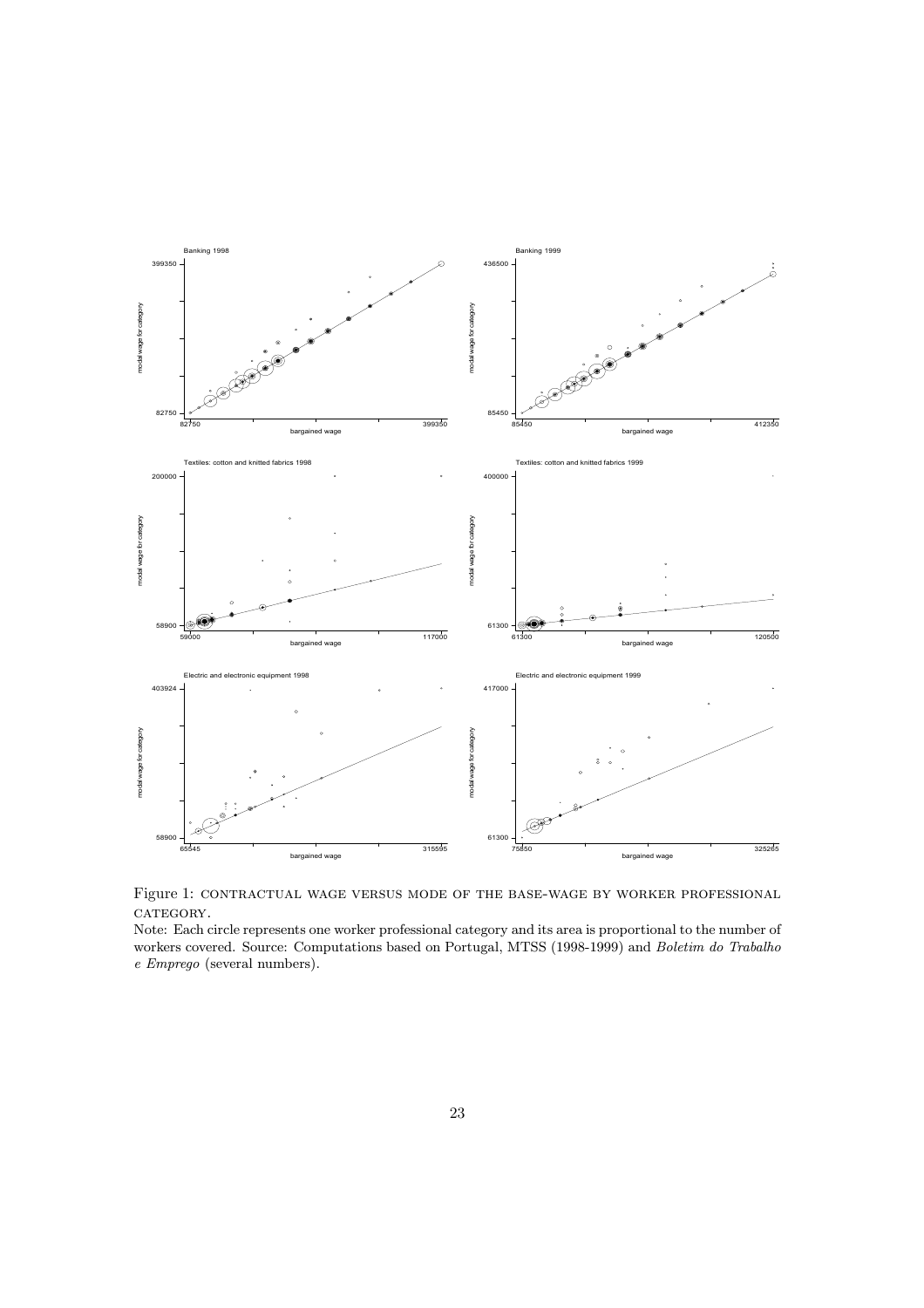

Figure 2: Share of workers whose contractual wage is accurately inferred using the mode of the distribution of base-wages for the professional category. Source: Computations based on Portugal, MTSS (1998-1999) and Boletim do Trabalho e Emprego (several numbers).